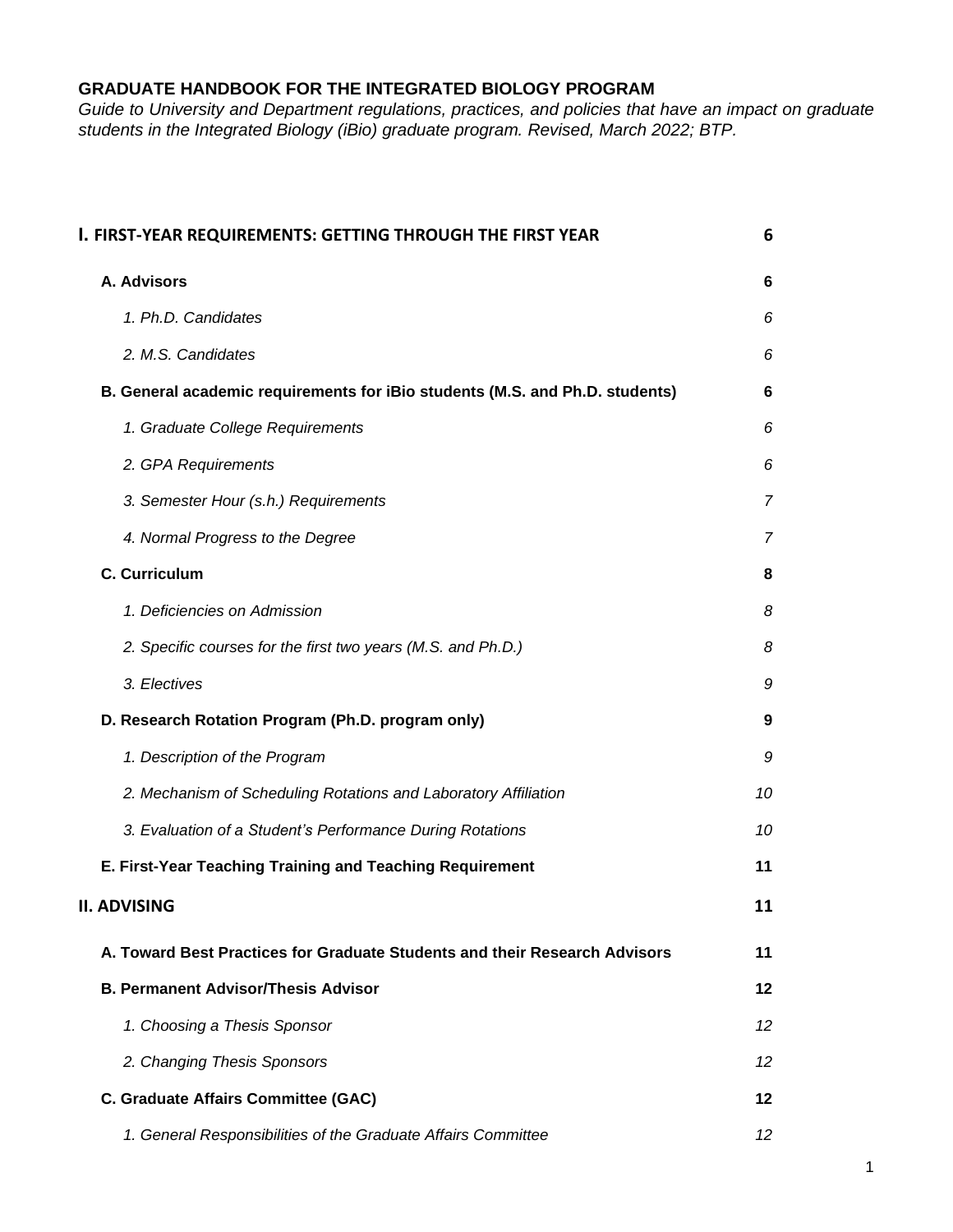| 2. Responsibilities of the GAC to First-Year Students                | 12 <sup>°</sup> |
|----------------------------------------------------------------------|-----------------|
| 3. Responsibilities of the GAC to students after the First Year      | 13              |
| <b>III. THESIS/EXAMINATION COMMITTEES</b>                            | 13              |
| A. Ph.D. Students                                                    | 13              |
| <b>B. Thesis M.S. Students</b>                                       | 13              |
| IV. Ph.D. DEGREE: REQUIREMENTS AND PROCEDURES                        | 14              |
| A. Teaching Requirement                                              | 14              |
| 1. General Teaching Requirements for Ph.D. Students                  | 14              |
| 2. Language Requirements for Non-Native Speakers                     | 14              |
| <b>B. The Qualifying Exam</b>                                        | 14              |
| 1. Purpose and Nature of the Examination                             | 14              |
| 2. Details of the examination and grading                            | 15              |
| C. The Comprehensive Exam                                            | 16              |
| 1. Purpose and Nature of the Examination                             | 16              |
| 2. Composition of the Thesis and Examination Committee               | 17              |
| 3. Written Component                                                 | 17              |
| 4. Format                                                            | 17              |
| 5. Oral Component                                                    | 18              |
| 6. Criteria for Judging Performance on the Comprehensive Examination | 19              |
| 7. Possible Outcomes of the Exam                                     | 19              |
| <b>D. Post-Comps Status</b>                                          | 20              |
| 1. University Registration Requirements                              | 20              |
| 2. Doctoral Continuous Registration                                  | 20              |
| 3. Seminar Course Requirement                                        | 20              |
| <b>E. Final Examination/Thesis Defense</b>                           | 20              |
| 1. Seminar                                                           | 20              |
| 2. Thesis Defense                                                    | 20              |
| 3. First-author Publication                                          | 21              |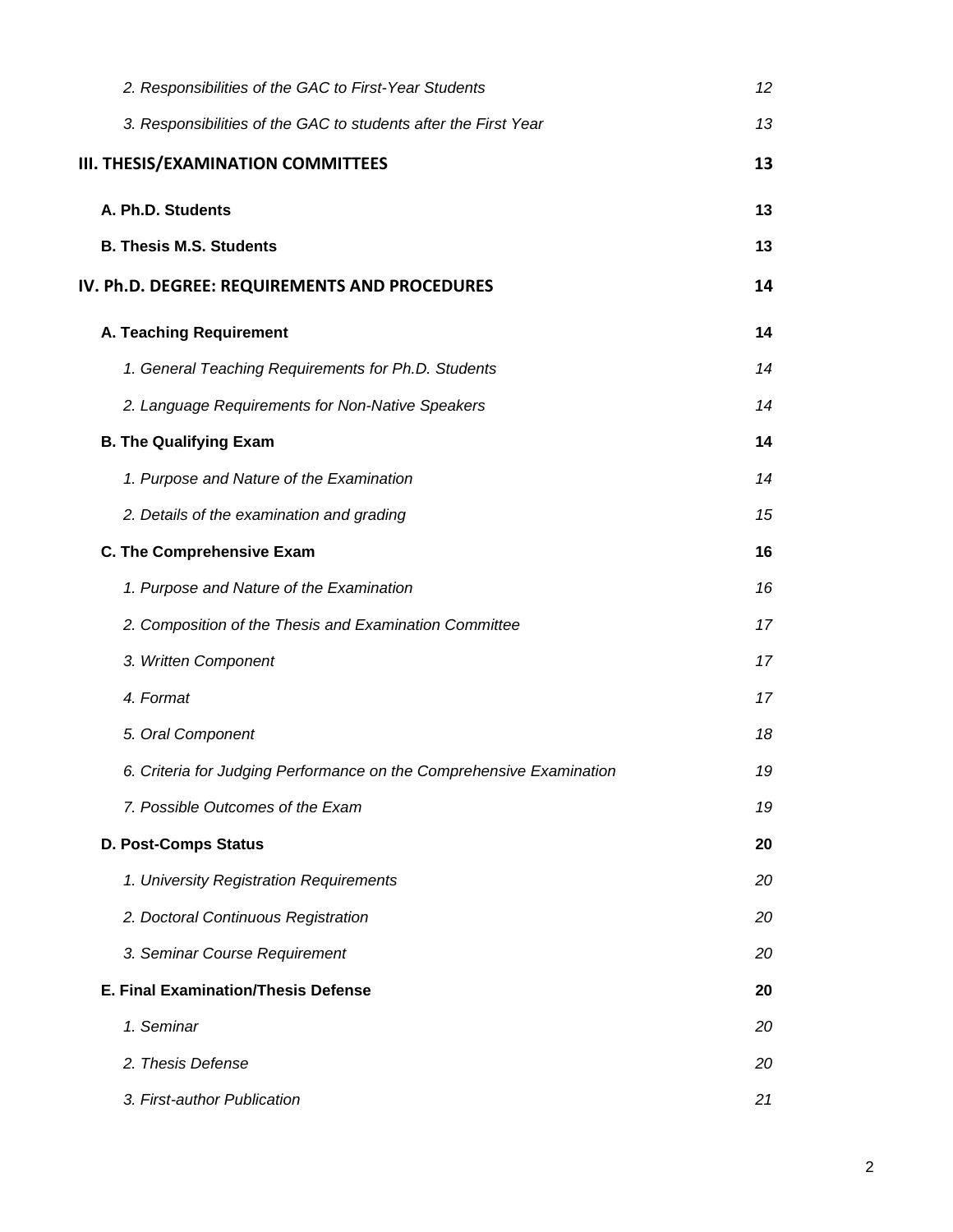| F. Summary Time-Table for the Ph.D.                                                       | 21 |
|-------------------------------------------------------------------------------------------|----|
| 1. Students Entering with Bachelor's or Master's Degree, Proceeding Directly to the Ph.D. | 21 |
| 2. Students Entering as M.S. Candidates and Proceeding to Ph.D. after Obtaining M.S.      | 21 |
| V. M.S. DEGREE IN BIOLOGY, WITH THESIS: REQUIREMENTS AND PROCEDURES                       | 22 |
| <b>A. Core Requirements</b>                                                               | 22 |
| <b>B. Thesis Sponsor and M.S. Thesis Committee</b>                                        | 22 |
| C. Plan of Study                                                                          | 22 |
| D. Course Work                                                                            | 22 |
| <b>E. Qualifying Exam</b>                                                                 | 22 |
| F. Laboratory Affiliation                                                                 | 22 |
| <b>G. Thesis</b>                                                                          | 23 |
| 1. Evaluation and Approval of Thesis                                                      | 23 |
| 2. Guidelines                                                                             | 23 |
| H. Deadlines                                                                              | 23 |
| I. The M.S. Final Examination                                                             | 23 |
| VI. NON-THESIS M.S. DEGREE IN BIOLOGY: REQUIREMENTS AND PROCEDURES                        | 24 |
| <b>A. Core Requirements</b>                                                               | 24 |
| <b>B. Sponsor and Examination Committee</b>                                               | 24 |
| C. Plan of Study                                                                          | 24 |
| D. Course Work                                                                            | 24 |
| <b>E. Qualifying Exam</b>                                                                 | 24 |
| F. Written Report                                                                         | 24 |
| <b>G. Written Examination</b>                                                             | 24 |
| VII. Advancing from the M.S. to the Ph.D. program                                         | 25 |
| <b>VIII. FINANCIAL SUPPORT</b>                                                            | 25 |
| A. Conditions of Support                                                                  | 25 |
| 1. Ph.D. Students.                                                                        | 25 |
| 2. M.S. Students (w/ or wo/ Thesis).                                                      | 26 |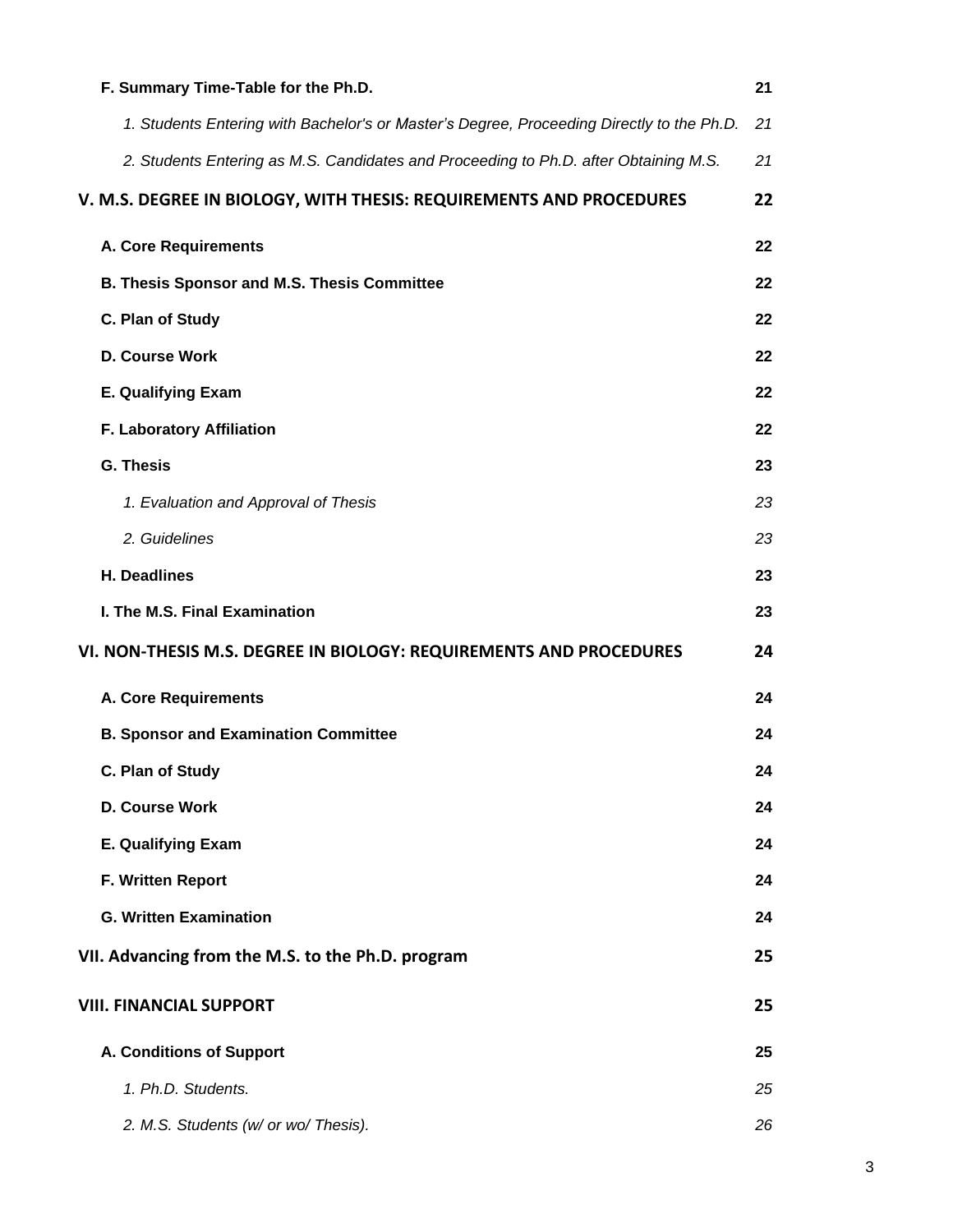| <b>B. Sources of Support</b>                                                                                                                           | 26 |
|--------------------------------------------------------------------------------------------------------------------------------------------------------|----|
| 1. Research Assistantships.                                                                                                                            | 26 |
| 2. Teaching Assistantships.                                                                                                                            | 26 |
| 3. DSHB Fellowships                                                                                                                                    | 26 |
| 4. Other University-Wide Appointments and Support.                                                                                                     | 26 |
| 5. External Fellowships.                                                                                                                               | 26 |
| IX. GRADUATE STUDENT PARTICIPATION IN THE DEPARTMENT                                                                                                   | 27 |
| A. Graduate Student Steering Committee (GSSC)                                                                                                          | 27 |
| <b>B. Graduate Student Input in Departmental Matters</b>                                                                                               | 27 |
| <b>C. Graduate Student Travel Awards</b>                                                                                                               | 27 |
| X. GRADUATE STUDENT DISMISSAL PROCEDURES                                                                                                               | 28 |
| A. Graduate College Policies                                                                                                                           | 28 |
| <b>B. Department Procedures</b>                                                                                                                        | 28 |
| 1. Dismissal Due to Inadequate GPA.                                                                                                                    | 28 |
| 2. Dismissal Due to a Second Failure of the Comprehensive Examination, the Final Ph.D. Examination<br>(Thesis Defense), or the Final M.S. Examination. | 28 |
| 3. Dismissal Due to Failure to Make Satisfactory Progress.                                                                                             | 28 |
| <b>XII. FACILITIES AND RESOURCES</b>                                                                                                                   | 29 |
| <b>A. Departmental Facilities</b>                                                                                                                      | 29 |
| <b>B.</b> Libraries                                                                                                                                    | 29 |
| 1. University Libraries.                                                                                                                               | 29 |
| 2. Sciences Library Access.                                                                                                                            | 29 |
| <b>C. University-Wide Facilities</b>                                                                                                                   | 29 |
| XIII. ETHICS                                                                                                                                           | 31 |
| A. Scientific Misconduct                                                                                                                               | 31 |
| 1. Consequences.                                                                                                                                       | 31 |
| 2. Published policies.                                                                                                                                 | 31 |
| <b>B. Academic Misconduct</b>                                                                                                                          | 31 |
| C. University Policy on Sexual Harassment and Human Rights                                                                                             | 32 |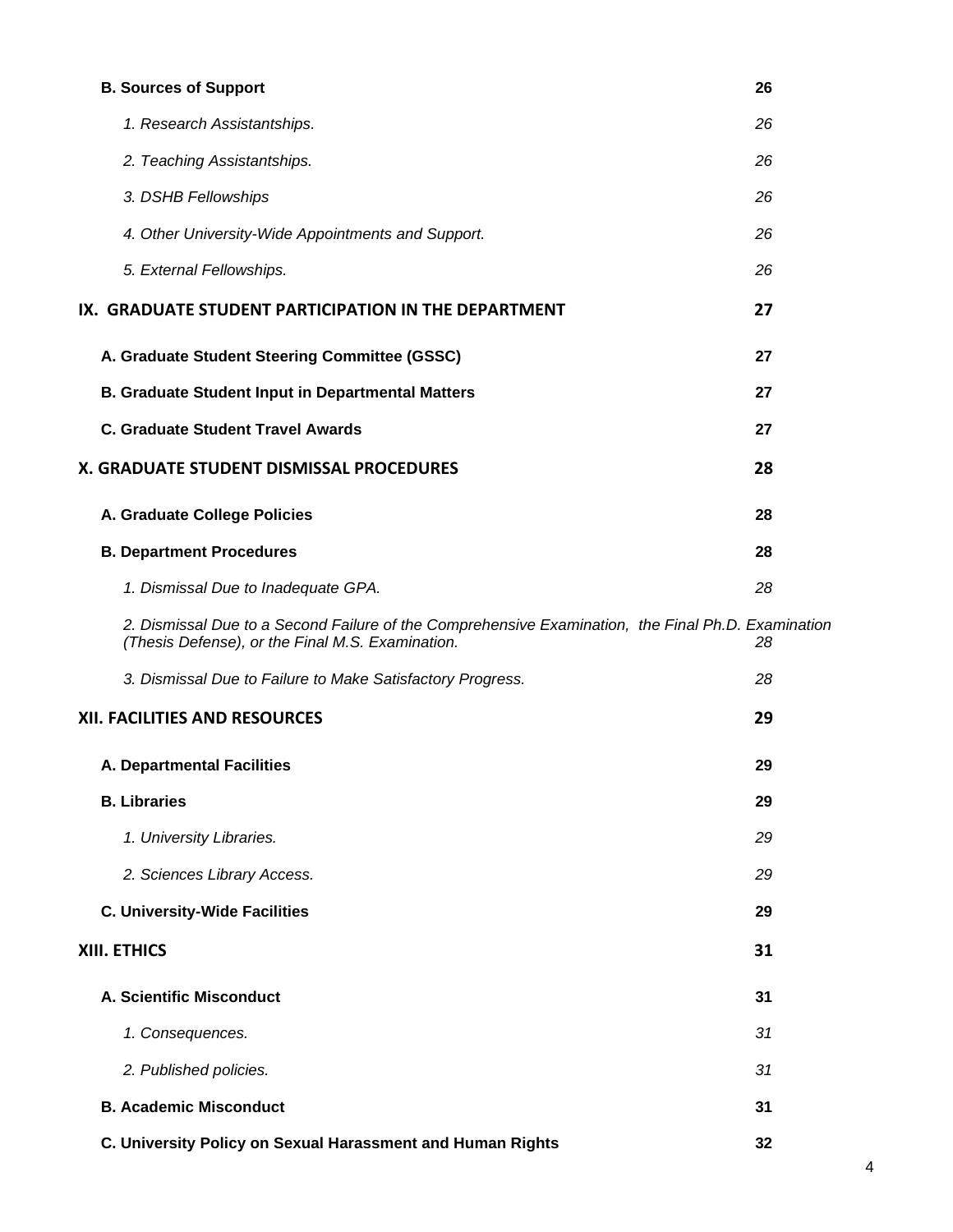| <b>APPENDIX I: Recognizing and Avoiding Plagiarism</b>                                      | 32 |
|---------------------------------------------------------------------------------------------|----|
| A. Recognizing Plagiarism                                                                   | 32 |
| 1. Definition.                                                                              | 32 |
| 2. Examples of Plagiarism in an Academic Setting.                                           | 32 |
| B. Negative Consequences of Plagiarism in an Academic Environment                           | 32 |
| 1. Plagiarism is cheating.                                                                  | 32 |
| 2. Products of intellectual work are property; just as other products of work are property. | 32 |
| 3. Plagiarism destroys trust between and among professors and students.                     | 33 |
| <b>C. Penalties for Plagiarism</b>                                                          | 33 |
| D. Clarification: What Plagiarism Is and What It Isn't                                      | 33 |
| 1. Further Examples of Plagiarism.                                                          | 33 |
| 2. Some Uses of Other People's Language or Work that Is Not Considered Plagiarism.          | 33 |
| E. How to Make Sure Not to Plagiarize                                                       | 34 |
| 1. Avoid poor work habits.                                                                  | 34 |
| 2. Let your notes summarize your own ideas.                                                 | 34 |
| 3. Write from an outline.                                                                   | 34 |
| 4. Check facts.                                                                             | 34 |
| 5. Consult.                                                                                 | 34 |
| <b>APPENDIX II: Courses of interest for Specific Areas of Specialization</b>                | 34 |
| A. Advanced Lecture Courses                                                                 | 35 |
| B. Data Informatics Courses (best options are bolded)                                       | 36 |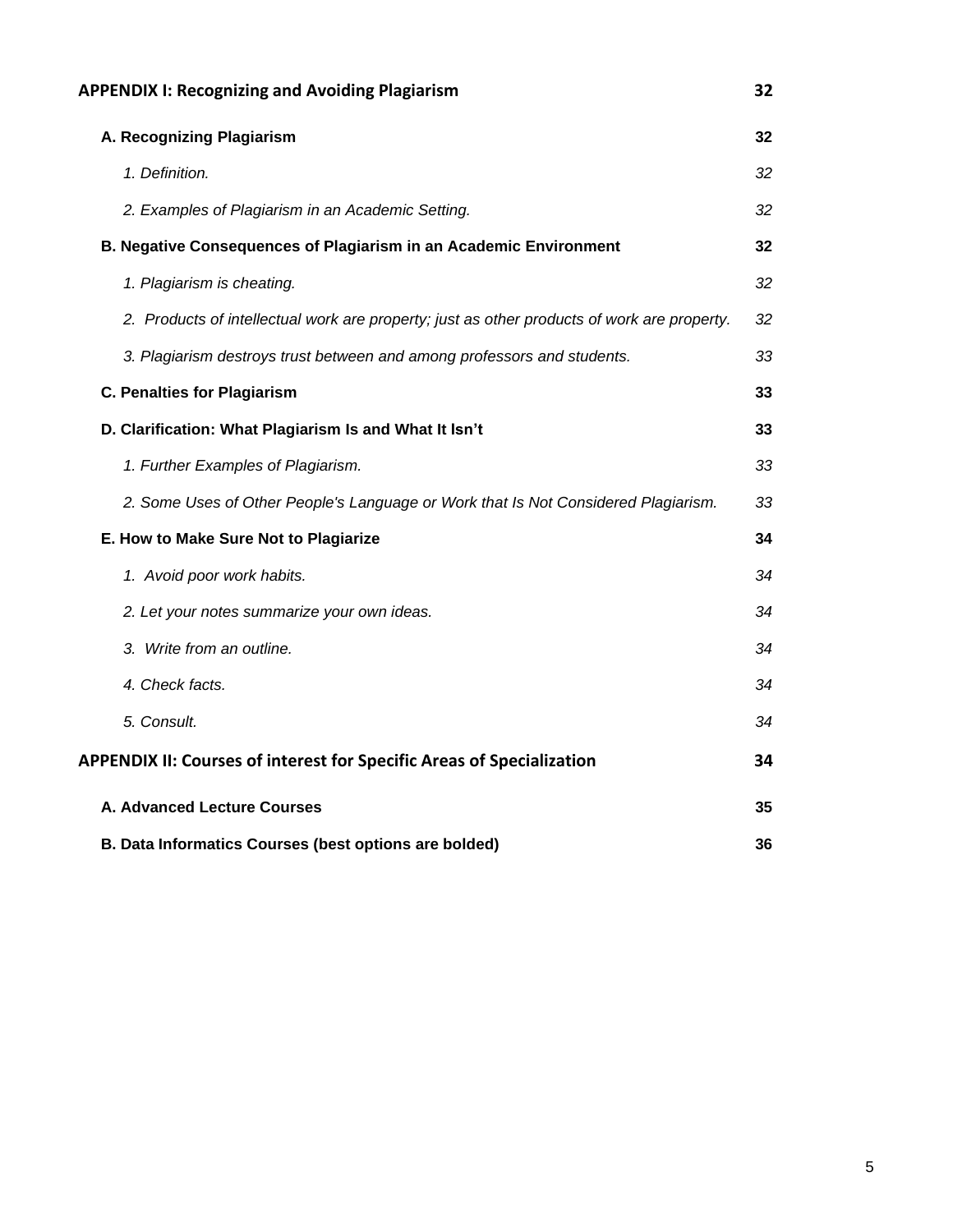# <span id="page-5-0"></span>**I. FIRST-YEAR REQUIREMENTS: GETTING THROUGH THE FIRST YEAR**

## <span id="page-5-1"></span>**A. Advisors**

#### <span id="page-5-2"></span>*1. Ph.D. Candidates*

The Associate Chair for Graduate Education/Director of Graduate Studies (DGS) serves as the primary advisor for entering Ph.D. students until they affiliate with a mentor. Students should consult the advisor to choose courses to meet specific departmental requirements, to discuss rotations (see below) and areas of research interest, and outline the nature of courses and programs available. They may also help with the choice of a permanent advisor for thesis research, or with any academic concern. Students entering directly into a laboratory are not assigned a temporary advisor. All students should feel free to ask the Graduate Program Coordinator, the Graduate Affairs Committee (GAC) or the Departmental Executive Officer (DEO/Chair) for advice at any time.

#### <span id="page-5-3"></span>*2. M.S. Candidates*

Entering M.S. students must choose a permanent research sponsor prior to admission. This individual is the primary advisor throughout the student's time in the M.S. program.

#### <span id="page-5-4"></span>**B. General academic requirements for iBio students (M.S. and Ph.D. students)**

#### <span id="page-5-5"></span>*1. Graduate College Requirements*

The Manual of Rules and Regulations of the Graduate College may be found here: [http://www.grad.uiowa.edu/graduate-college-manual.](http://www.grad.uiowa.edu/graduate-college-manual) This source specifies in detail the Graduate College's general degree requirements and provides guidelines for preparation of theses, deadlines for applications for degrees, and requirements for submission of theses (first and final drafts). All degree-granting departments and programs must adhere to the requirements of the Graduate College as *minimum* requirements. Departmental requirements may be different as long as these requirements are more stringent or extensive.

#### <span id="page-5-6"></span>*2. GPA Requirements*

**Requirements for Ph.D. and M.S. candidates.** A cumulative grade point average (GPA) of at least **3.0 in formal course work** must be maintained by Ph.D. and thesis M.S. candidates, and a GPA of 2.75 must be maintained by non-thesis M.S. candidates. Courses numbered below 3000, courses not related to the graduate degree, and non-science (e.g., education or writing) courses are not counted in calculation of the Departmental GPA. Letter grades for research or independent study (graded S/U) are not given and are not used in establishing the Departmental GPA. If a course is repeated for credit, both the original grade and the second grade are included in calculating the GPA.

#### Academic probation

If the Departmental cumulative GPA falls below 3.0, Ph.D. and thesis M.S. candidates are placed on academic probation. Students on academic probation are then required to earn at least a 3.0 GPA in formal course work in the following semester (in the academic year), and to restore the *cumulative* Departmental GPA to 3.0 or above by the end of the second semester following the decline. Failure to restore the GPA to the required level means the student can no longer be a degree candidate in the department.

For non-thesis M.S. students, if the Departmental cumulative GPA falls below 2.75, candidates are required to earn at least a 2.75 in formal course work in the following semester and to restore the cumulative Departmental GPA to at least 2.75 by the end of the second semester following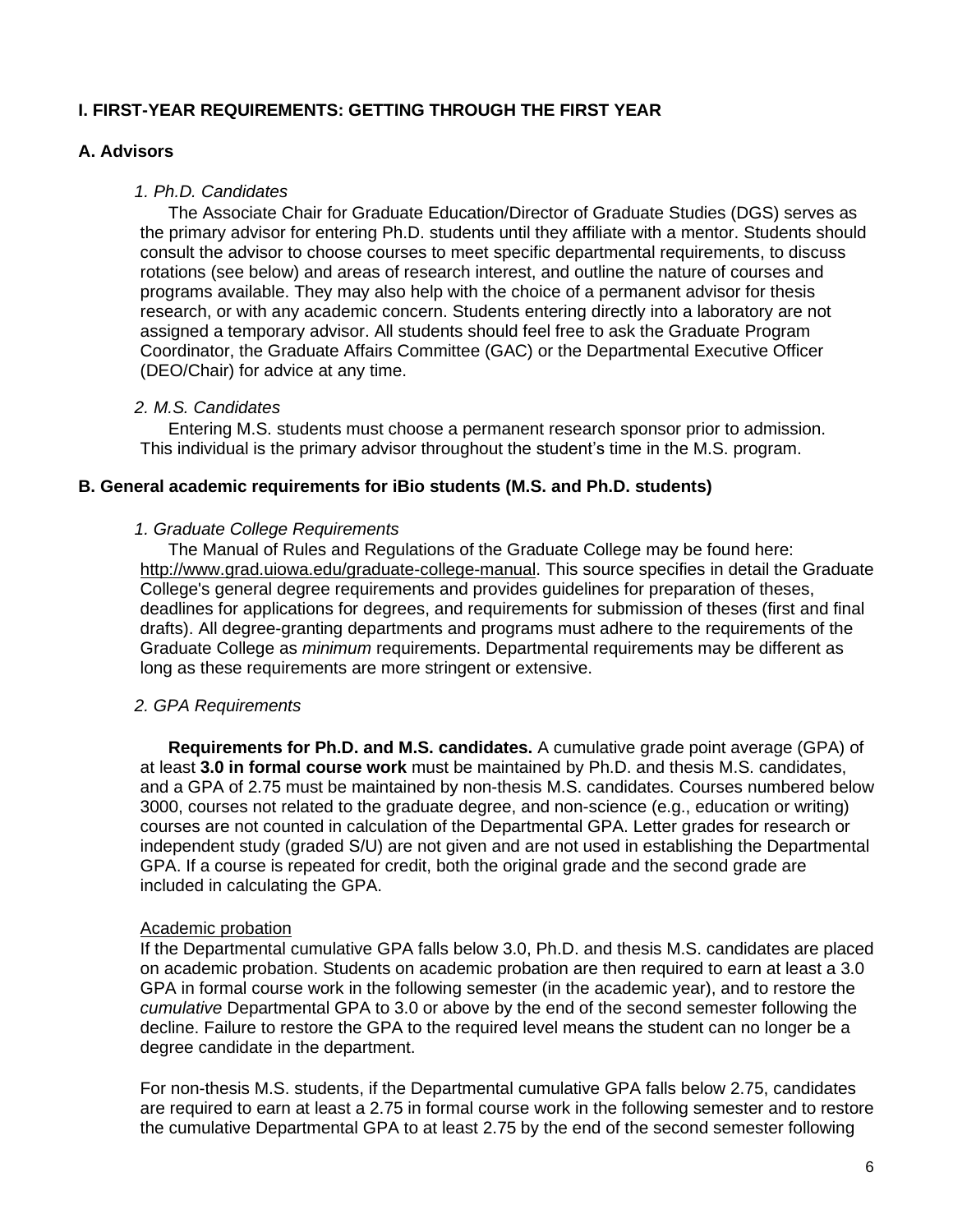the decline. Failure to restore the GPA to the required level means the student can no longer be a degree candidate in the department.

**Important Notes:** The Departmental requirements for minimum GPA/academic probation differ from those of the Graduate College:

(1) The department does not allow grades for research or independent study to count in the GPA, although this is allowed by the Graduate College.

(2) The Graduate College will place students on academic probation if the student falls below the required minimum (3.0 or 2.75 GPA) after completion of nine semester hours (9 s.h.) of graded graduate work. Following the decline below the minimum, the student will have an additional nine hours to raise the cumulative GPA above the minimum. iBio students may be placed on probation in the first semester of sub-standard GPA and have another semester to restore satisfactory cumulative GPA.

(3) The Graduate College requires only a 2.75 GPA for M.S. students but the Department requires 3.0 GPA for thesis M.S. candidates.

#### <span id="page-6-0"></span>*3. Semester Hour (s.h.) Requirements*

Students (except for post-comprehensive students) are expected to maintain full-time status by registering for at least **nine s.h.** during each semester of the academic year but up to 12-15 s.h. is preferred. Students are requested to register during the early registration period (early-mid Nov.). This is for financial reasons based on when enrollment is calculated in the Graduate College.

If a student drops a course, meeting the semester hour requirement may be jeopardized. Summer registration is required only for students supported by Graduate College Fellowships and students who intend to graduate during the summer session. In some cases, graduate students who are very close to meeting the semester hour requirement for their degree (30 s.h. for the M.S. or 72 for the Ph.D.) may register only for the number of semester hours needed to reach the required total. In such cases a "short hours" form must be submitted to the Graduate College.



<span id="page-6-1"></span>Normal progress toward the degree includes: a) timely enrollment in required courses, b) successful completion of the qualifying and comprehensive examinations, c) steady progress in research and in meeting the expectations of the thesis lab, and d) timely completion of the thesis requirements for the Ph.D.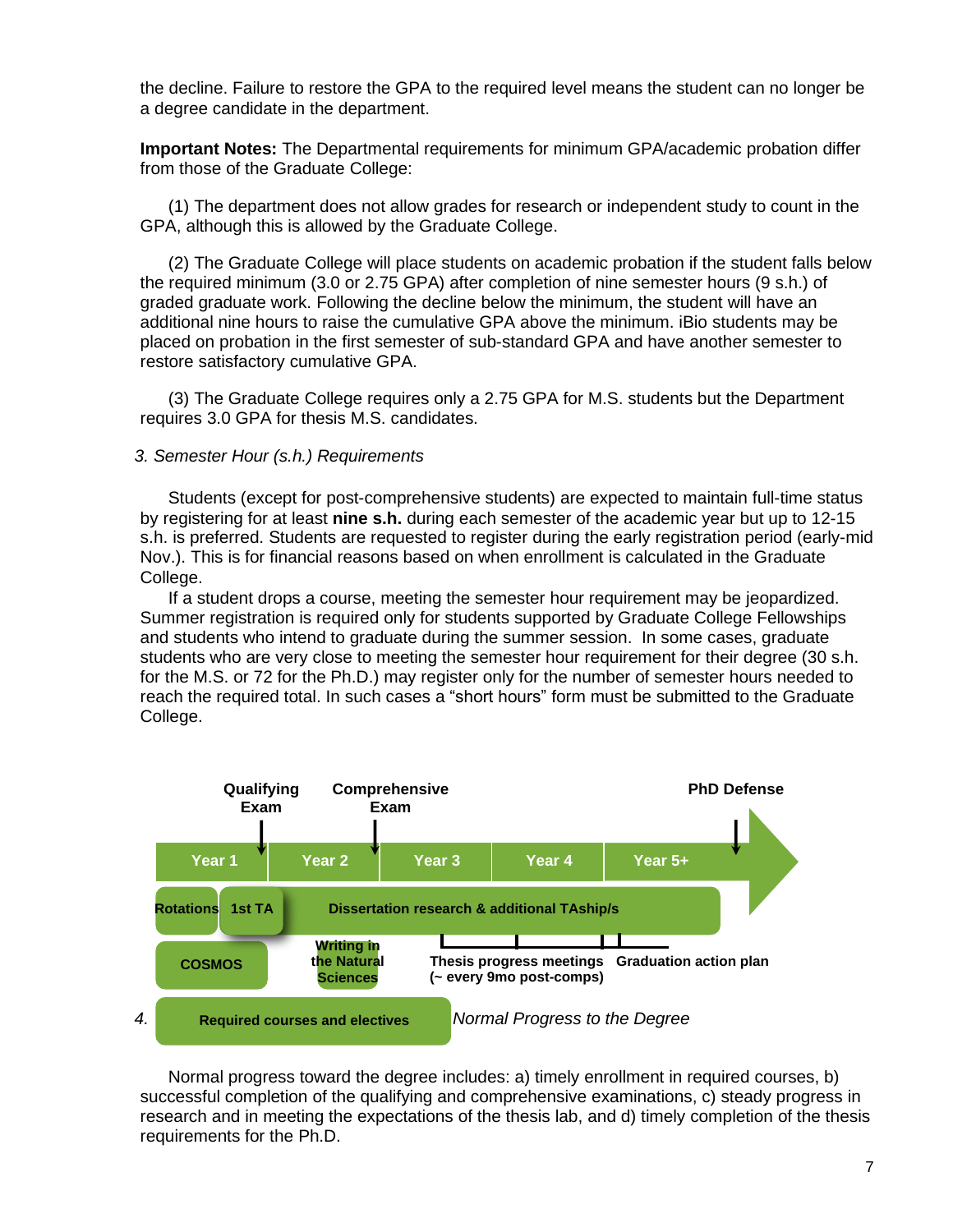## <span id="page-7-0"></span>**C. Curriculum**

<span id="page-7-1"></span>*1. Deficiencies on Admission*

**Cognate Requirements for the PhD program.** Students who have not completed the following requirements should complete them *for a letter grade by the close of summer of the 1st year*

• One year of college physics, or clearly identified equivalent approved by the Graduate Affairs Committee (GAC).

• One year of organic chemistry (or one semester each of organic chemistry and biochemistry).

• One semester of calculus (Calculus I; e.g. MATH:1850 in the University of Iowa catalog).

• One semester of fundamental genetics (e.g., BIOL:2512).

**Masters students:** Masters students affiliate directly with a lab/advisor and therefore any prerequisite course requirements are established by **mutual agreement with the advisor, but must include at least genetics and one more of the above courses.** However, should an M.S. student wish to advance to the Ph.D. program, any remaining deficiencies in the above requirements would need to be satisfied.

**Biology Requirements:** Entering PhD and MS students will typically have 20 s.h. of coursework in biology, including genetics. Students with deficiencies in biology background may be required to take courses specified by the Graduate Recruiting and Admissions Committee (GRAC) as a condition for admission.

#### <span id="page-7-2"></span>*2. Specific courses for the first two years (M.S. and Ph.D.)*

**COSMOS** (BIOL:6298). In the first fall semester, 1st-year students enroll in COSMOS (Concepts, Models, and Systems in Biology: Monday Student Seminar) for 1 s.h., which requires attendance at the Monday student seminar series and the Friday afternoon guest seminar series.

In the spring semester, 1st-year students enroll in BIOL:6298 (COSMOS Seminar) for 2 s.h., and engage in a vertically integrated critical analysis of single topic over many levels of basic biology (from molecular to ecological).

All continuing iBio students (Ph.D. and M.S.) enroll in the COSMOS Fall Graduate seminar series (1 or 2 s.h.) each Fall semester, and must participate by giving research seminars as scheduled.

**Fundamental Genetics Graduate Discussion** (BIOL:5412/5512). First-year graduate students are required to enroll in Fundamental Genetics Discussion Section (BIOL:5512) for 1 s.h. and, if the undergraduate Genetics requirement is not met, the 3 s.h. graduate section of Fundamental Genetics (BIOL:5412) reserved for graduate students. A grade of B or better must be earned; a lower grade requires re-taking the course. A second grade lower than a B will result in dismissal from the program. Students may petition the GAC to excuse them based on prior training or experience.

Ordinarily, students will be exempt based on a strong performance in an undergraduate fundamental genetics course taken at a major research university within the preceding three years. Students who are excused from BIOL:5412 are **still required to take the discussion section, BIOL:5512**.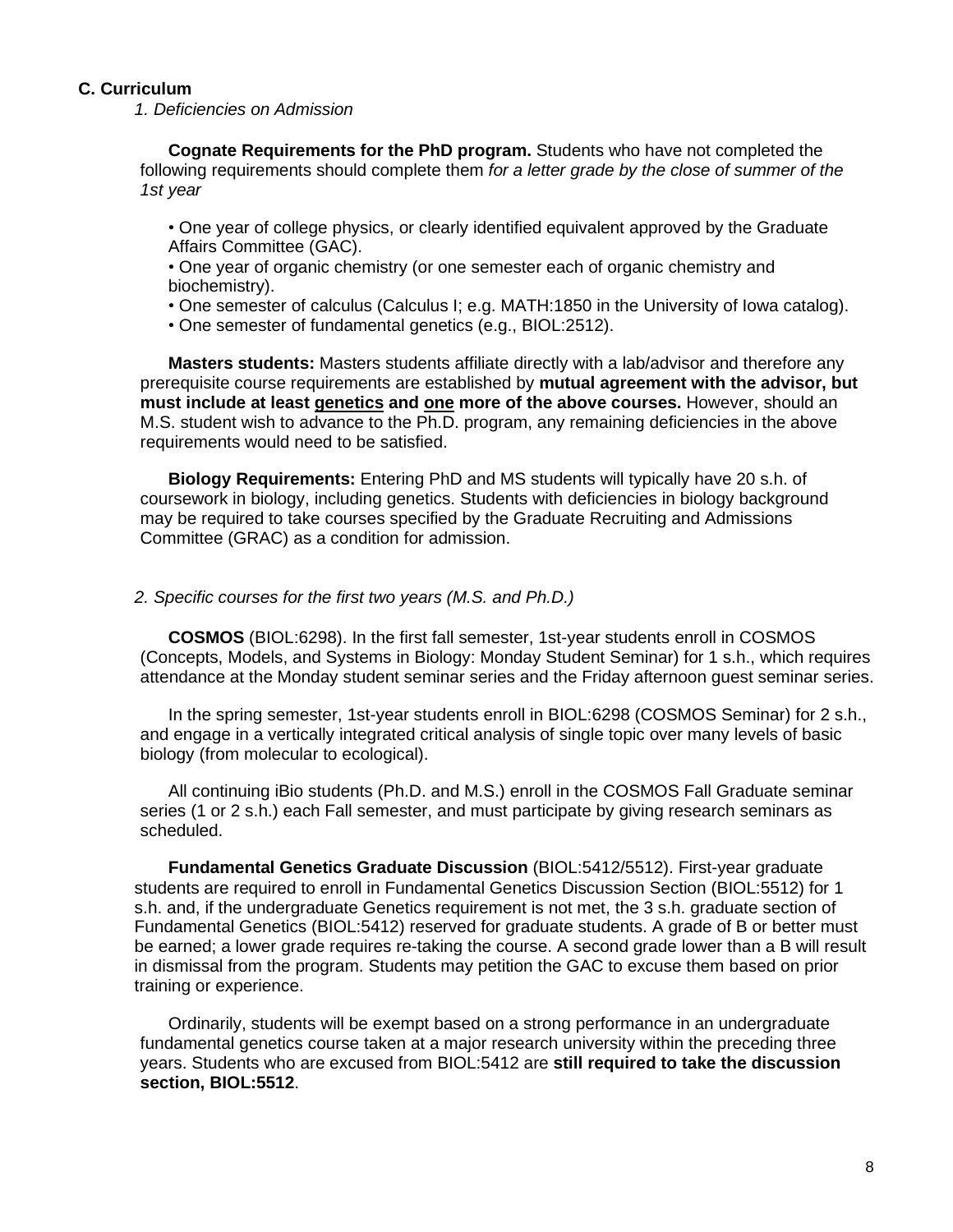**Principles of Scholarly Integrity: Bio** (BIOL:7090). 1 s.h. Incoming students are required to receive training in the responsible conduct of research, as mandated by national funding agencies. This course consists of an online component, a series of lectures/discussions during orientation, and refresher sessions in the semester. This course is co-taught with Psychology and Brain Sciences.

**Monoclonal Antibody Technologies** (BIOL:5286). 2 s.h. In some years, incoming students may be required to take this course, offered through the Developmental Studies Hybridoma Bank housed in the Department of Biology. Students will work will DSHB staff to learn the basic methodology behind this powerful technology. Would typically be offered during the Winter session.

**Seminar: Writing in Natural Sciences (WINS)** (BIOL:6188). 2 s.h. This course is required of all 2<sup>nd</sup> year iBio students (Ph.D. and M.S. w/thesis) and will focus on enhancing students' writing and critiquing skills. Inspired by the Iowa Writer's Workshop, students will submit original writing for critique by the class. iBio students will typically work on their Ph.D. research proposals for the comprehensive exam or their MS thesis. Students retaking WINS should plan to work on a different writing project, such as an original paper, grant application or review article.

**Other** Additionally, during Fall rotations students should enroll in 3 s.h. of Research: Biology, BIOL:6199. Students will also undergo Teaching Assistant (TA) training and TA either BIOL:1411 or BIOL:1412 during the Spring semester. During either semester of the first year, students may also begin taking other lecture or seminar courses listed below.

## <span id="page-8-0"></span>*3. Electives*

**Seminar Courses.** During the first two years in residence, all **iBio** students are required to take at least two 2-s.h. seminar courses with a significant writing and/or oral presentation component; these are typically COSMOS and WINS). M.S. students are required to take one additional 2-s.h. seminar course before graduation. Following comprehensive examinations, Ph.D. students must take at least two additional 2-s.h. seminar courses. Seminar courses from other departments may be approved by the Graduate Affairs Committee in consultation with the faculty advisor to satisfy the requirement.

**Advanced Lecture Courses.** During the first two years in residence, all graduate students are required to take at least two advanced 3-4 s.h. **biology**-**based lecture** courses. These courses must be 3000-level or higher and must be designed primarily for seniors and graduate students. A list of some possible courses is shown in Appendix II.

**Data Informatics Courses.** Also, during the first two years, students will take at least one course (3+ s.h.) in large-scale data informatics, including bioinformatics, advanced statistics or other informatics with some programming component. A list of some possible courses may be found in Appendix II.

**Free Elective.** An additional elective is also required and can be fulfilled with either a third advanced lecture course or a second data analysis course.

## <span id="page-8-1"></span>**D. Research Rotation Program (Ph.D. program only)**

## <span id="page-8-2"></span>*1. Description of the Program*

Research rotations provide newly admitted Ph.D. students the opportunity to gain experience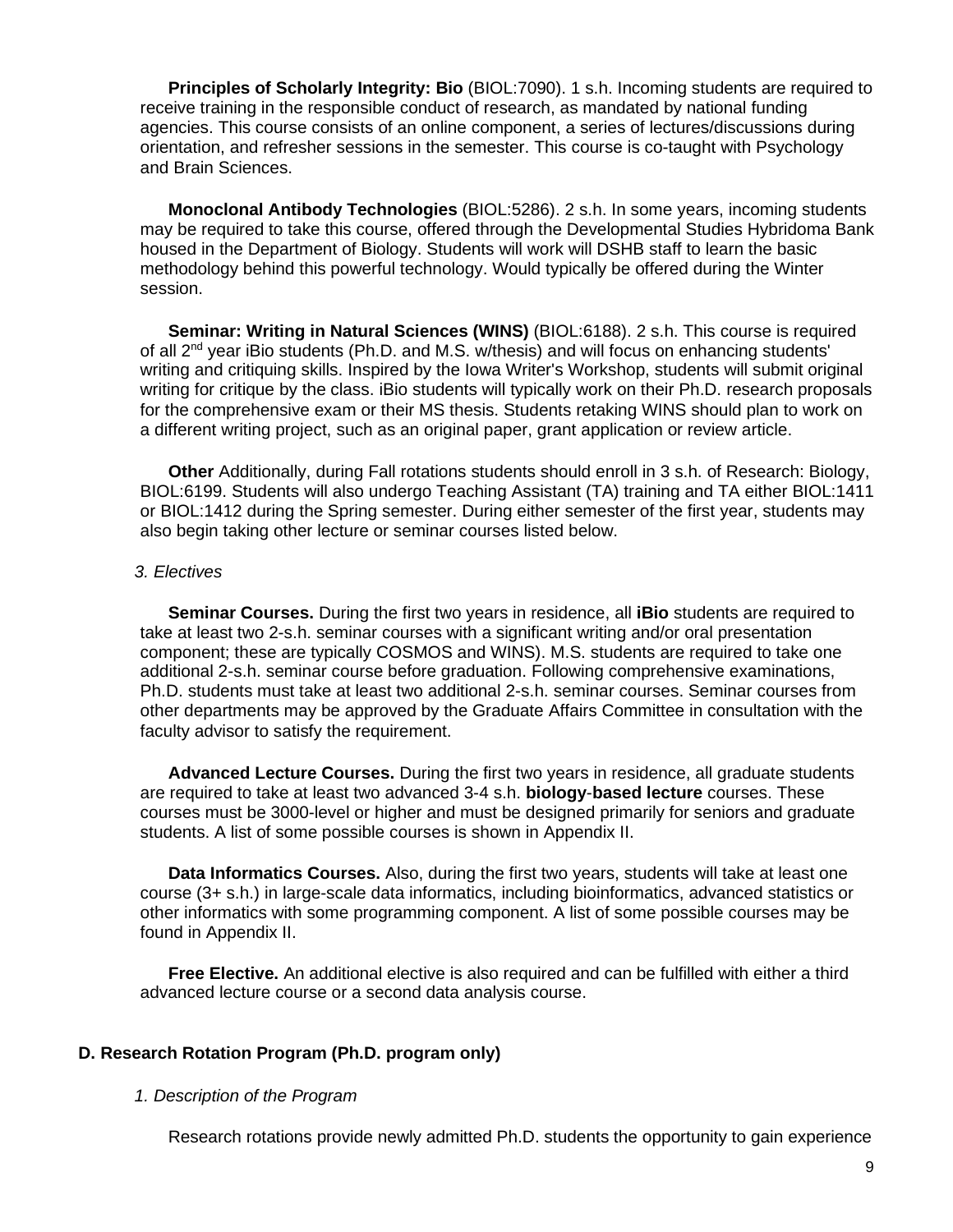in three research labs during their first semester in residence, thereby providing them with information necessary to choose a permanent advisor for thesis research. Students admitted directly into a laboratory are exempted from rotation.

- Students choose the first rotation lab by **July 15th** of summer before the 1st semester.
- Graduate credit is obtained for rotations by enrolling in Research: Biology (BIOL:6199) maximum 3 s.h. the first semester).
- During the rotation, the student is an active participant in the laboratory.
- The Graduate Affairs Committee (GAC) oversees the program.

• Each rotation period lasts 6 calendar weeks and is followed by group research presentations on the rotation research. These are evaluated by the GAC, who provides the students with feedback and encouragement.

• Students select a research mentor/advisor after the third rotation, by mid-December. Those who have not found a permanent faculty advisor after three rotations may request a fourth rotation in the winter break of the first year. Approval of this option is relatively rare.

#### <span id="page-9-0"></span>*2. Mechanism of Scheduling Rotations and Laboratory Affiliation*

**First rotation selection.** Based on their interview visit and reading of various faculty websites and publications, students should contact faculty and determine availability for the first rotation. Reprints of representative publications of faculty in whose research a student is interested can be obtained by requesting them from the faculty members, or accessing them through journal web sites or PubMed and Google Scholar.

**Faculty accepting rotation students.** Prior to the beginning of the fall semester and before the new graduate students arrive, the faculty are surveyed to determine the number of students they will accept and the number they can ultimately accommodate in their laboratory. Students are notified which faculty are accepting rotation students.

**Consultation with prospective rotation sponsors.** During the first rotation, students must consult with faculty members in whose research they are interested to discuss the possibility rotating later in the semester. These allow students and faculty to become better acquainted and to evaluate possible mutual research interests.

**Assignment of subsequent rotations.** After students meet with prospective rotation sponsors, faculty and students indicate their preferences for rotations to the Program Coordinator. These preferences will be used by the GAC in consultation with the Chair to schedule rotations. Rotations are scheduled on a rolling basis, about halfway through the previous period. If problems in scheduling rotations arise, the Chair and the GAC will assist students in exploring additional options.

#### <span id="page-9-1"></span>*3. Evaluation of a Student's Performance During Rotations*

**Faculty expectations**. Faculty should make their expectations clear to prospective rotation students at their first meeting. Expectations are also established by completing the pre-rotation "Roadmap to Development" form together during the first week of the rotation.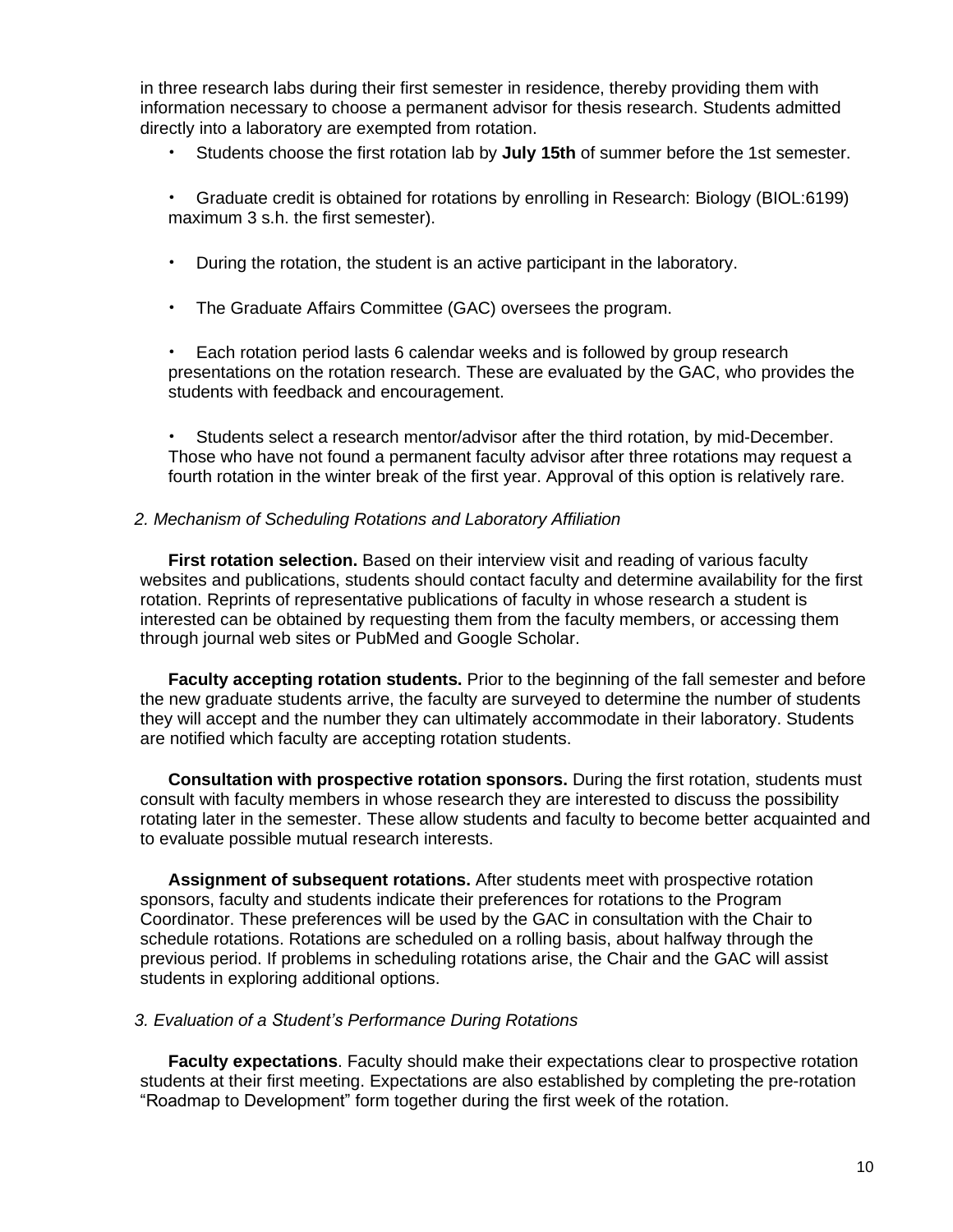**Presentations.** At the end of each rotation, each student is to present a short (~12 minute) seminar based on the work done during that rotation. The seminar should address the goals of the research, the background to the problem, the approach taken, and any progress made. Students are provided with written evaluations by the GAC and other faculty in attendance are expected to improve their presentation skills over the three rotations.

**Grading.** Students are graded only on a S/U basis to emphasize that the rotation is primarily a means of acquainting students with research generally and with specific areas in chosen rotation laboratories. Recording of grades and communication with the registrar are the responsibility of the GAC. Once a student affiliates with a laboratory, grading in BIOL:6199 becomes the responsibility of the faculty sponsor. Grades in BIOL:6199 will also be S or U.

## <span id="page-10-0"></span>**E. First-Year Teaching Training and Teaching Requirement**

One of iBio's requirements is that every PhD student spends two semesters during their graduate career as a half-time TA. Students will undergo intensive TA training during the Spring semester of their first year and will TA in our foundational undergraduate Biology classes. Students do not need to register and will be contacted with details of this training during the first semester. Additional TA requirements are detailed below [\(Section](#page-13-1) IV.A). The Integrated Biology Graduate Program is not unique in having a TA requirement, however we are distinguished by our strong commitment to train our graduate students in effective teaching techniques. Students may of course TA additional semesters depending on the lab and training environment and with approval from the advisor.

# <span id="page-10-1"></span>**II. ADVISING**

## <span id="page-10-2"></span>**A. Toward Best Practices for Graduate Students and their Research Advisors**

The progress, development and success of a graduate student hinges on the commitment of both the student and the research advisor. Basic principles of best practices in mentoring and graduate student life appear in the two lists that follow. Graduate students should be aware of what is necessary for their success and their advisors likewise should be aware of practices that promote their students' best interests.

Although the concepts of commitment and responsiveness underlying the lists of expectations apply to all disciplines, the specifics of these principles vary considerably among the biological sciences, physical sciences, social sciences, and humanities (*UI Graduate College, August 2010. Adapted from "Compact Between Biomedical Graduate Students and Their Research Advisors," Association of American Medical Colleges*). Thus, these guidelines are intended to be modified, appended or reduced to fit specific departments, programs and disciplines. The Graduate College feels that graduate programs and their students can benefit from a concerted effort to incorporate these best practices, but we do not intend to mandate, monitor, or enforce them in any particular way. Some potential uses of these lists of expectations could include:

•Presenting these expectations in orientation sessions for new graduate students.

•Introducing expectations at orientations of new faculty members.

•Incorporating the expectations into a program's graduate student handbook.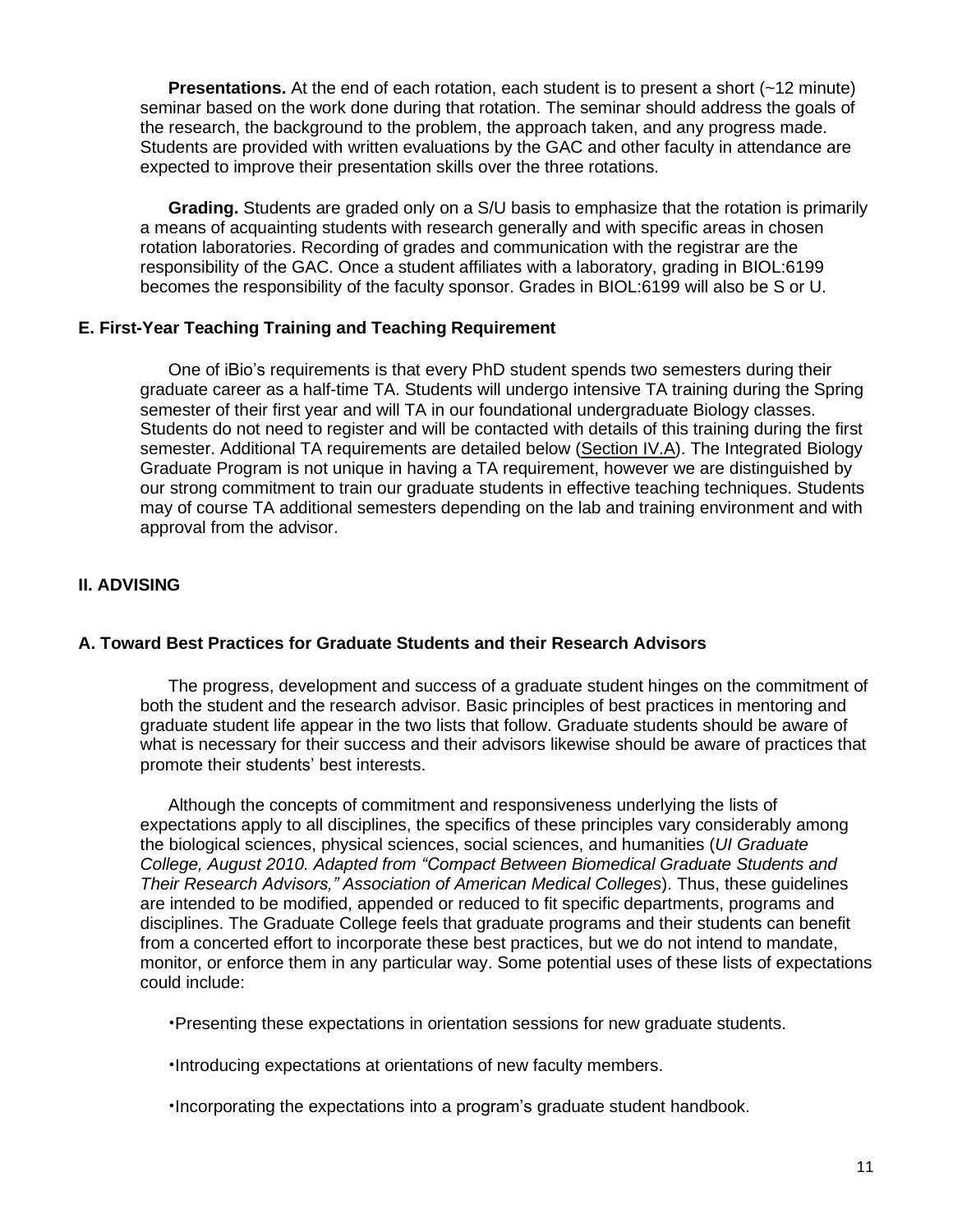•Discussing the expectations during graduate seminars and faculty meetings.

•Creating a formal agreement signed by both the student and the advisor when the mentoring relationship commences.

•Establish guidelines for the regular evaluation of graduate student progress.

•At least once each year (in Dec/Jan) the student should fill out/update their individual development plan and discuss with their advisor. email signed form to the grad coordinator.

#### <span id="page-11-0"></span>**B. Permanent Advisor/Thesis Advisor**

After the first semester, advice concerning formal course work and supervision of research are the responsibility of the Thesis Advisor and Thesis Committee, who help design, review, and approve of the program of course work.

#### <span id="page-11-1"></span>*1. Choosing a Thesis Sponsor*

**Informal Discussions with Faculty.** Toward the middle of the third rotation at the latest, each first-year Ph.D. student should begin discussing possibilities for permanent laboratory affiliation with one or more of his/her rotation research advisors. Students are free to seek the advice of any faculty member in making this choice, including the temporary advisor, members of the GAC, DGS or DEO. The student must inform the faculty member that he/she is interested in affiliating with that faculty member's laboratory, **but no commitments are made at that time.**

**Statement of preferences.** By the end of the rotations, each first-year Ph.D. student submits their affiliation preference, with the agreement and permission of the prospective advisor, to the Graduate Program Coordinator. This choice is typically ratified by the the GAC, in consultation with the department Chair, except in extraordinary circumstances. The results of the matching will be made known by the end of the fall semester and the new thesis advisor replaces the temporary advisor.

## <span id="page-11-2"></span>*2. Changing Thesis Sponsors*

In extraordinary circumstances, a student may change sponsors with approval of the new sponsor and the GAC, in consultation with the DGS and DEO.

#### <span id="page-11-3"></span>**C. Graduate Affairs Committee (GAC)**

#### <span id="page-11-4"></span>*1. General Responsibilities of the Graduate Affairs Committee*

All guidelines, requirements, and procedures followed by graduate students are supervised by the Graduate Affairs Committee. Students are encouraged to seek clarification or guidance either formally or informally from the GAC, its Chair (who is the Departmental Associate Chair for Graduate Studies and Director of Graduate Studies (DGS)), or from the Graduate Program Coordinator, who acts as an agent of the GAC. The Associate Chair and the GAC review all plans of study to ensure that they meet specified requirements of the department and the Graduate College. The GAC is intended both to provide guidance for first-year graduate students and to monitor students' progress after the first year.

#### <span id="page-11-5"></span>*2. Responsibilities of the GAC to First-Year Students*

**Monitoring the rotation program.** The GAC oversees the rotation program and with the temporary advisor assists students in scheduling rotations. In addition, the GAC monitors the written faculty evaluations of each student at the end of each rotation. If these evaluations reveal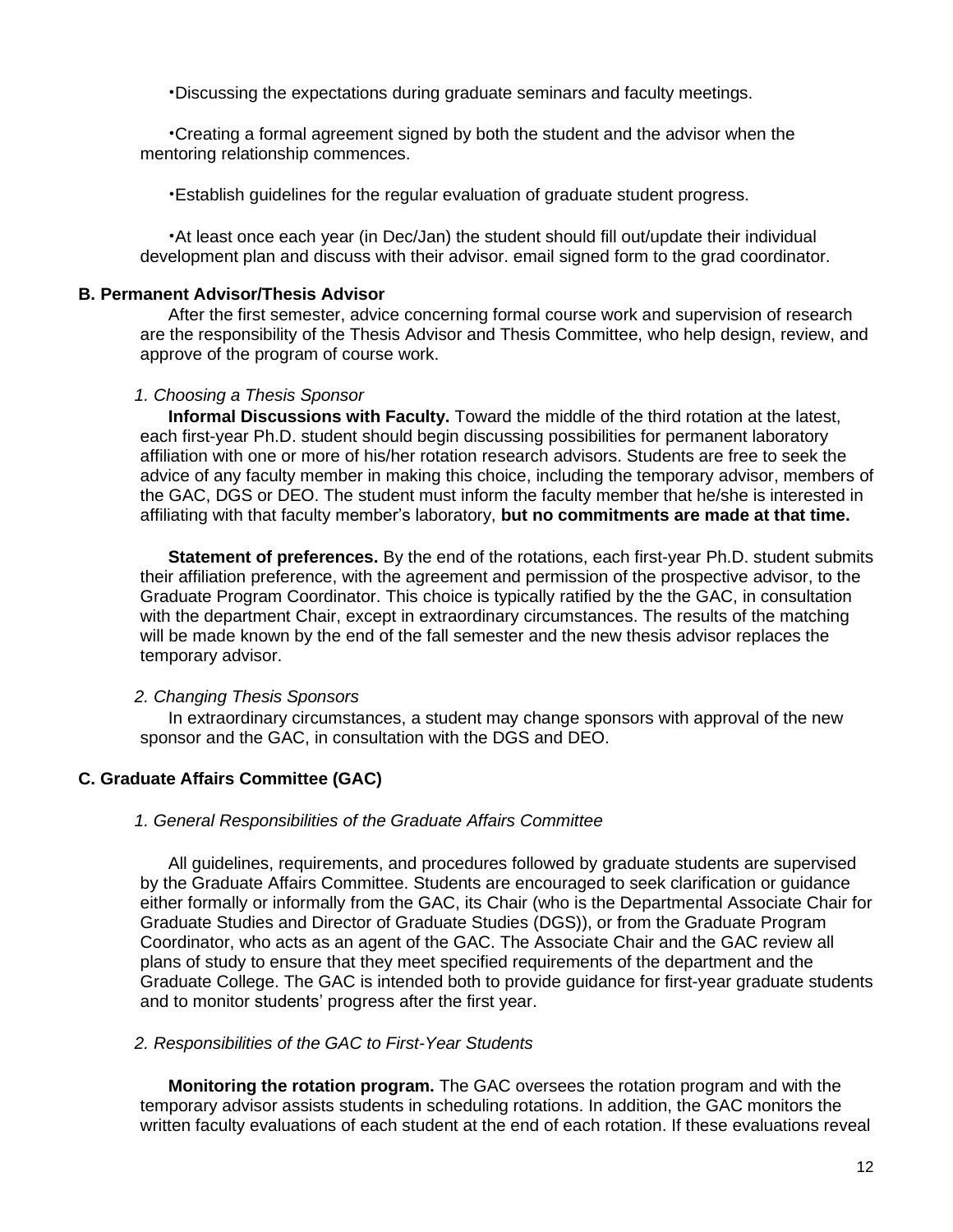potential problems, the GAC initiates a meeting with the student to discuss them. *Students should also feel free to initiate a meeting with the temporary advisor, the GAC, or the departmental Chair at any time and for whatever reason.*

## <span id="page-12-0"></span>*3. Responsibilities of the GAC to students after the First Year*

• Each year, the Graduate Program Coordinator, acting on behalf of the GAC, insures that each student's progress has been evaluated by the thesis committee and that a written report has been communicated to the student; a copy is provided to the GAC, and a second copy is placed in the student's file (See Permanent [Advisor/Thesis](http://livepage.apple.com/) Advisor.)The GAC is also responsible for certifying that students are eligible for continuing registration (see Specific [Requirements](http://livepage.apple.com/) [for](http://livepage.apple.com/) the [Non-Thesis](http://livepage.apple.com/) M.S. Degree in Biology ).

• The GAC is responsible for designing/soliciting topics for the Qualifying Exam (see Section IV.B), and for keeping track of deadlines that exist during the exam procedure. The GAC also writes/solicits questions for the Qualifying Exam and grades the answers.

• All degree applications (for Ph.D. and M.S. with thesis) must be submitted to the Graduate Program Coordinator prior to a thesis defense or written examination for the M.S. The Graduate Program Coordinator and the DGS insure that all degree requirements have been met before the degree application is forwarded to the Graduate College.

## <span id="page-12-1"></span>**III. THESIS/EXAMINATION COMMITTEES**

## <span id="page-12-2"></span>**A. Ph.D. Students**

Ph.D. candidates are required to establish a five-member thesis committee no later than Feb. of the second year. At least one member of the committee, but no more than two, must be from outside the department. The composition of the thesis committee must be approved by the Associate Chair for Graduate Education/Director of Graduate Studies. The thesis committee is responsible for creating and administering the student's Comprehensive Examination, for advising the student and for administering the Final Examination. The thesis committee will meet approximately once a year to review the student's progress, after which a written summary of its findings is made available to the student (with copies to the GAC and the student's file). **The following timetable is recommended for post-comps progress meetings:**

**Year 3: May --> Year 4: February --> Year 5: November (final/sufficiency meeting) --> Defense in April/May (Final single thesis deposit is in mid-April)**.

## <span id="page-12-3"></span>**B. Thesis M.S. Students**

M.S. candidates are required to establish a committee of three faculty members in consultation with their faculty sponsor, who serves as chair of the committee. The committee is responsible for approving the thesis and M.S. plan of study, for providing and administering the M.S. exam, and for ensuring that all other requirements are met. Students who enter graduate school as candidates for the M.S. degree with thesis should have selected a sponsor prior to admission.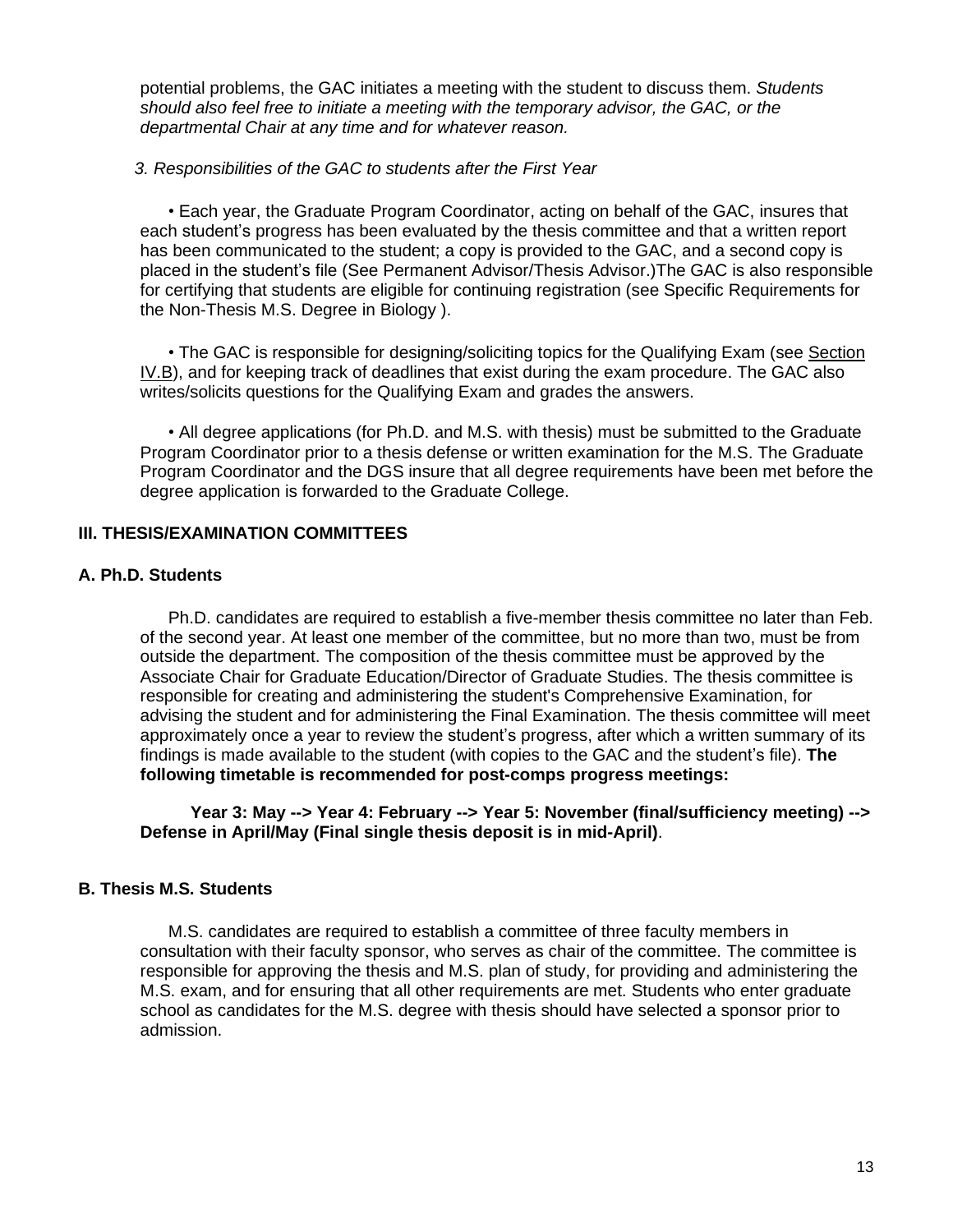## <span id="page-13-0"></span>**IV. Ph.D. DEGREE: REQUIREMENTS AND PROCEDURES**

# <span id="page-13-1"></span>**A. Teaching Requirement**

## <span id="page-13-2"></span>*1. General Teaching Requirements for Ph.D. Students*

Candidates for the Ph.D. degree must serve as a teaching assistant (TA) for at least two semesters on a ½-time basis, one semester of which must be in Foundations of Biology or Diversity of Form and Function (BIOL:1411 or BIOL:1412). TA training will be provided in the Spring semester of the First year. This TA requirement is intended to broaden the student's background in biology, improve communication skills, and prepare the student for future positions for which teaching is a required component. The teaching requirement cannot be met by informal teaching assignments, such as grading, which require less than the B level of language competency. One semester of BIOL:1411 or BIOL:1412 requirement must be met prior to taking the

Comprehensive Examination.

## <span id="page-13-3"></span>*2. Language Requirements for Non-Native Speakers*

**English Language Competency**. Non-native speakers (except those who hold undergraduate degrees from U. S. universities) must achieve at least B level certification in English Language Competency for teaching assignments to satisfy the teaching requirement. Students not certified at the B level, who are in good standing otherwise, are still eligible to be supported by grant funds, or other assignments that might be identified. However, because it is a requirement that all students in the Ph.D. program teach for at least two semesters, students who have not achieved B level certification cannot earn a Ph.D. in the Department of Biology.

 **Achievement of B-Level Certification.** Because one semester of the teaching requirement must be completed before students take the comprehensive examination, international students should concentrate on improving their language skills very early in their graduate career. At a minimum, B-level certification in the TAPE Program must be achieved before taking the comprehensive examination. In addition, some departmental TA assignments may require A-level certification. A fuller understanding of the English language concordant with attaining higher TAPE certification will enhance the student's scientific education and improve the student's performance in courses and on the comprehensive examination.

# <span id="page-13-4"></span>**B. The Qualifying Exam**

## <span id="page-13-5"></span>*1. Purpose and Nature of the Examination*

The main purpose of the qualifying exam (QE) is to ensure that first-year students (Ph.D. and M.S. with thesis\*) have acquired sufficient basic knowledge of various aspects of biology and possess the intellectual rigor and work habits necessary to proceed in the program.

Students will be given a total of 6 "topics" from which the exam questions will be derived (each student must pick 3 topics from the department's research foci: Genetics, Genomics, Ecology, Cell/Development, Evolution, and Neurobiology). Each topic will be accompanied by a thorough review article that covers a wide range of research on that topic, and a primary research article whose focus will provide a "hint" as to the direction the question will take. Multiple papers may be provided if the topic is sufficiently broad.

Students will not receive the actual questions in advance. They may wish to study the topic by carefully reading the review article to get an idea of the field; then read the research article; then go back to other key references on the same sub-topic mentioned in the review. As noted above, the questions will be in the general sub-topic area as the research article, though they might or might not ask about that article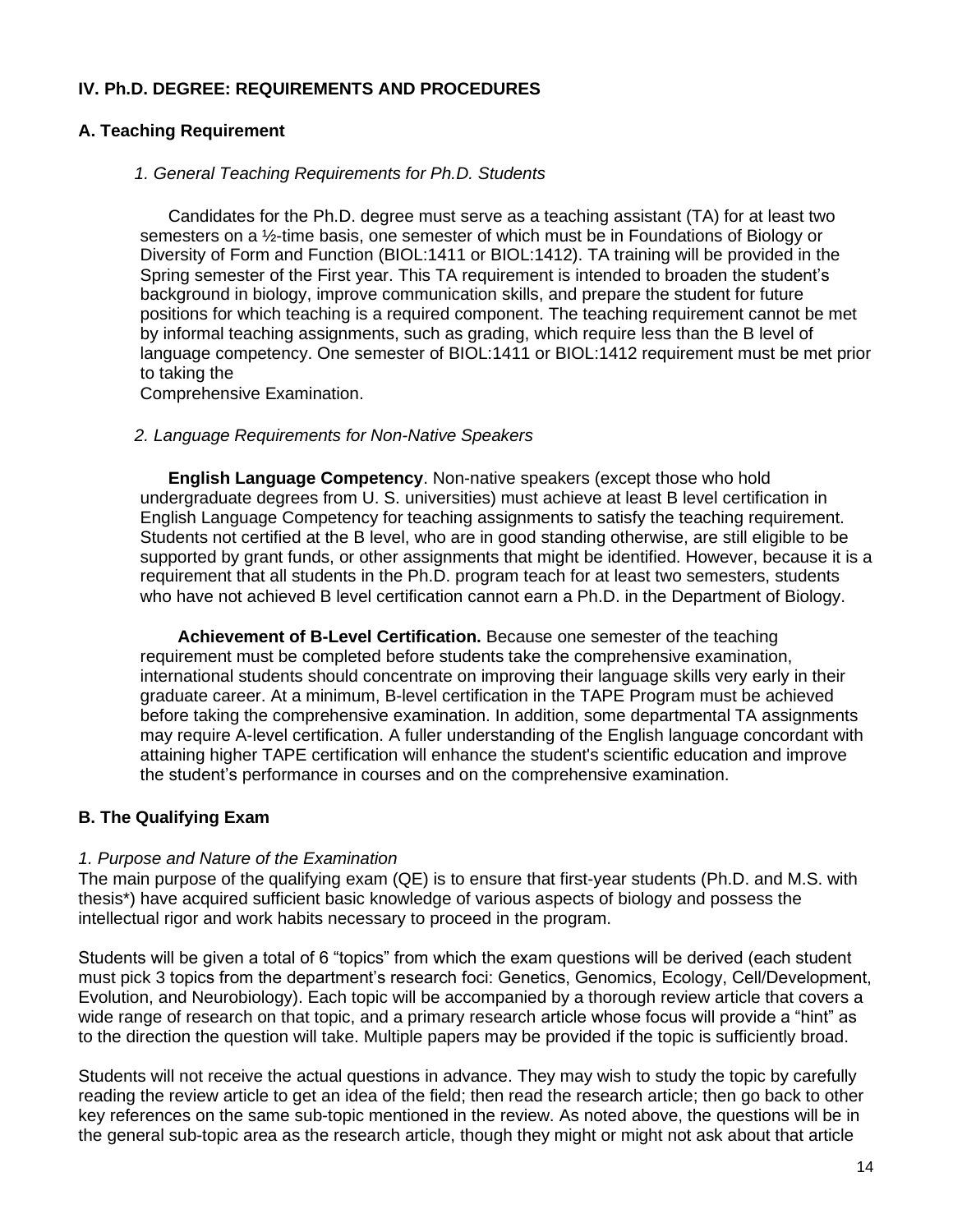# directly. **Students are encouraged to study together and to discuss the topics with their peers.**

Topics will be disseminated on or about May15th of each year.

## <span id="page-14-0"></span>*2. Details of the examination and grading*

The exam will be held on or about **July 1st,** and will consist of six questions (one from each topic handed out in May). Each student **must** answer three of the six questions. Any three may be chosen, regardless of research foci. The exam will start at 9 AM and run until Noon. Thus, there will be about one hour to write each question, the answer for which should be at least one page, single-spaced, each. Students will answer the questions using designated computers without internet access. They will not be allowed to bring in any flash drives, cell phones, personal computers, or paper notes. A five-minute break will be given after each hour, should students wish to stretch their legs or use the rest room. Coffee, donuts, and water will be provided in the room.

Students will receive their graded exams on or before **July 10th**, or 10 days after the exam, whichever is later. Each question is to be written and graded by the GAC member affiliated with the appropriate research area and ad hoc faculty members as needed to cover remaining research areas as determined by the DGS. Five grades are possible A: 4 points, B: 3 points, C: 2 points, D: 1 point F: 0 points. Maximum of 12 points and a total number score from 0-12 (**no partial points or decimal grades)**. The following outcomes will result from this total score:

## **Exam results for PhD students**

• 7-12 points: Student passes the Qualifying Exam.

• 6 points: Reservations remain about the student's Qualifying Exam. They must write, within two weeks, a 10-page paper (double-spaced text with single-spaced references) on one of the questions of GAC's choosing (this could be one that they failed, or one that they chose not to answer on the test day). This paper must both answer the question and provide some of the background information that the student should have known on the test day. The paper will be due two weeks after the student is given notification of the reservations. If GAC determines that this paper is acceptable, the student will pass. If not, at the GAC's discretion, the Ph.D. student may be offered the chance to go on to complete an M.S. degree, with or without thesis in the department. If GAC decides against this, however, the student will leave the Graduate Program (see below for documentation and appeals process).

• 0-5 points: Student fails the Qualifying Exam. In most cases the student will leave the Graduate Program immediately. Any student in the failing category, either initially or after the reservations paper, may be asked to leave the program if GAC and/or the DEO and/or the research advisor no longer have confidence in the student being able to successfully complete the degree requirements. In this case, the case against the student should be fully documented and the student shall have the right to appeal the decision to the DGS. The DGS will confer with the rest of GAC and the student's advisor who will consider the totality of the student's record and may together sustain the decision to dismiss or decide that the student may stay and specify appropriate remedial work. At the GAC's discretion, a Ph.D. student with a score of 4 or 5 may be offered the chance to complete/continue an M.S. degree, with or without thesis, in the department.

## **Exam results for MS students**

• 7-12 points: Student passes the Qualifying Exam. M.S. students who earn a Pass (7-12) would represent a recommendation (the strength of which corresponds to their QE score) from GAC to GRAC in case the students requests a transfer to the iBio Ph.D. program.

• 6 points: As with Ph.D. students, M.S. students who receive 6 points would write the reservations paper (see above) and they would not receive the GAC recommendation, even with successful completion of the paper.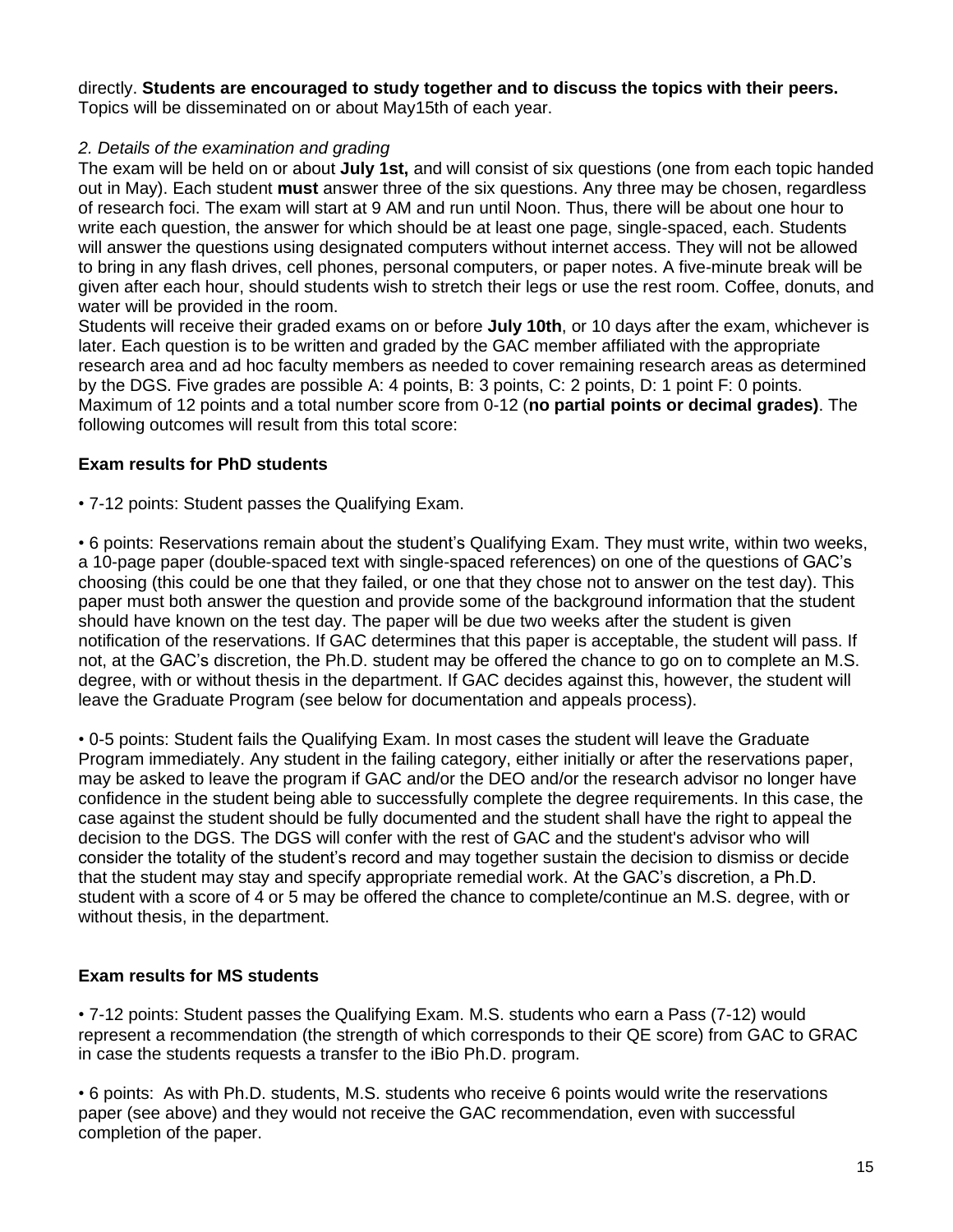• 0-5 points. Student fails the Qualifying Exam. If an M.S. student fails the QE, either initially or after the reservations paper has been deemed unsatisfactory, this will typically result in the continuation in the M.S. program. However, any student may also be asked to leave the program instead if GAC and/or the DEO and/or the PI no longer have confidence in the student being able to successfully complete the degree requirements. In this case, the case against the student should be fully documented and the student shall have the right to appeal the decision to the DGS. The DGS will confer with the rest of the GAC and the student's advisor who will consider the totality of the student's record and may together sustain the decision to dismiss or decide that the student may stay and specify appropriate remedial work.

\*M.S. students not intending to enter the iBio PhD program need not take the QE.

## <span id="page-15-0"></span>**C. The Comprehensive Exam**

#### <span id="page-15-1"></span>*1. Purpose and Nature of the Examination*

The purpose of the comprehensive examination, as described by The University of Iowa Graduate College, is to serve as an inclusive evaluation of the candidate's mastery of the field and related fields of study, including the tools of the relevant research discipline in which competence has been certified. The exam must be completed in a timely fashion at the end of the student's 2nd year. It is the responsibility of the students and the respective thesis advisors to ensure that all deadlines are satisfactorily met.

**Timing of the Comprehensive Exam.** The Comprehensive Examination is expected to be completed no later than the first semester of the third year of residence. The exam may be postponed for up to one semester if a valid appeal is submitted by the student, with the support of the thesis sponsor, and approved by the GAC before the first semester of the third year. Failure to start the Comprehensive Examination at the appropriate time or failure to meet other scheduled deadlines may result in dismissal from the Ph.D. program.

**Required Forms.** Prior to taking the examination, the student must complete an approved "Plan of Study Summary Sheet" and a "Request for Doctoral Comprehensive Examination" form. These forms are available from the Graduate Program Coordinator.

#### **Timeline for the comprehensive exam for second year students:**

- November: Enroll in Writing for the Natural Sciences, (BIOL:6188:0001).
- December-February: Assemble the Ph.D. Thesis Committee /Examination Committee.

• 3rd Friday in February: Report Ph.D Thesis Committee composition to the Graduate Coordinator (Marlys Boote) and the Graduate Affairs Committee (GAC) for approval.

• Two weeks prior to Oral Examination date: Written Comprehensive Exam proposal must be handed out to the committee. This should be a revised version of the document turned in at the end of the Writing for the Natural Sciences course, incorporating any improvements suggested by the instructors of that course.

• August: Completion of the Oral Comprehensive Examination.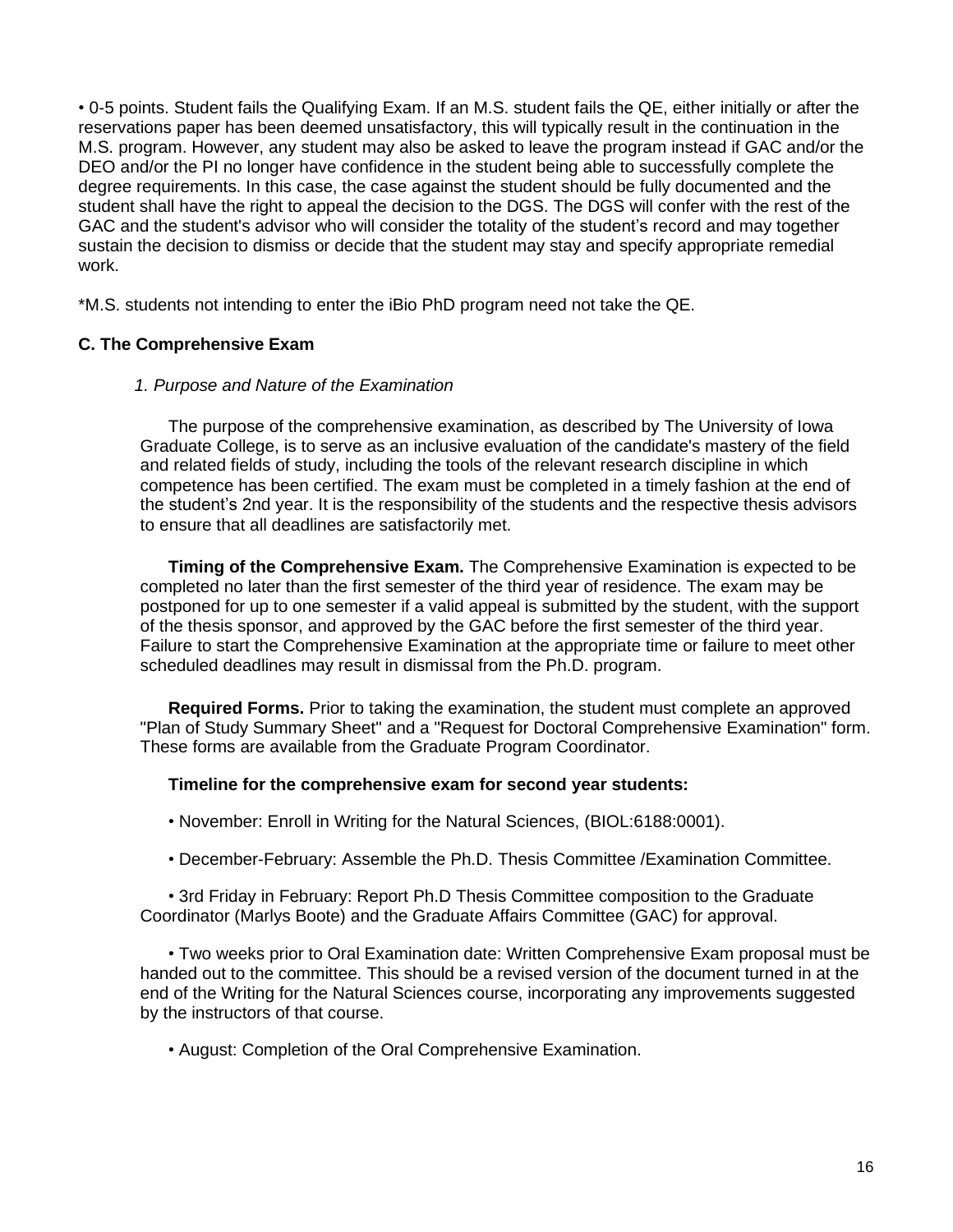#### <span id="page-16-0"></span>*2. Composition of the Thesis and Examination Committee*

The examination committee is the same as the thesis committee and should be determined primarily by the student, in consultation with the advisor. This committee should be chosen carefully, including faculty with varying but related expertise. There must be no fewer than **five** members on the committee, four of whom must be University of Iowa tenure-track faculty, with at least one member from outside the Biology Department. For the comprehensive exam, the thesis advisor designates an ad hoc chair. The outside member may serve as the ad hoc chair. The chair is responsible for ensuring that the comps guidelines are followed during the exam and facilitating discussion during the oral examination. *The thesis advisor should not participate in the discussion during the oral examination, except when minor clarification is required.*

## <span id="page-16-1"></span>*3. Written Component*

During the spring semester of the second year, students develop an up to eight-page NIH-F31 or NSF-DDIG-style or equivalent grant proposal about their own thesis research ("on-topic"). Second-year Ph.D. students are required to take the course, *Writing in the Natural Sciences* (BIOL:6188:0001), during that spring semester in which they will focus on writing this proposal. Students will hand this in for grading at the end of the *Writing in the Natural Sciences* course in May.

However, students must continue to revise the proposal in response to the comments of the instructors in the course and following scientific discussions over the course of the summer. Students are encouraged to discuss their scientific ideas with their thesis advisor, their committee, and other scientists. However, the writing must be the student's own, and the thesis advisor should not extensively re-write the document or significantly alter the direction or scope of the proposal, especially in the last weeks approaching the exam.

## <span id="page-16-2"></span>*4. Format*

Students are required to follow the following format for proposals, which approximates the format for NIH individual predoctoral fellowships (F31) and NSF DDIG grant applications (\*broader impacts are required for the actual DDIG grant but should NOT be included in the comps exam). The specific aims and research strategy sections can total no more than eight pages, and should follow the following format:

**Specific Aims (1 page)**: broad statement addressing the basic problem, state of current knowledge, preliminary studies and hypotheses to be tested.

## **Research Strategy** (6-7 pages)

## **Background, significance, or introduction (2 pages)**

**Preliminary data** (1-2 pages)

For each aim (2-3 aims):

Rationale: why the study is being done, critical hypotheses to be tested (1/4 page)

Experimental design and expected results (1 page)

Expected results and possible caveats (1/2 page)

Expected outcomes (new knowledge), implications and future directions (1/4 page)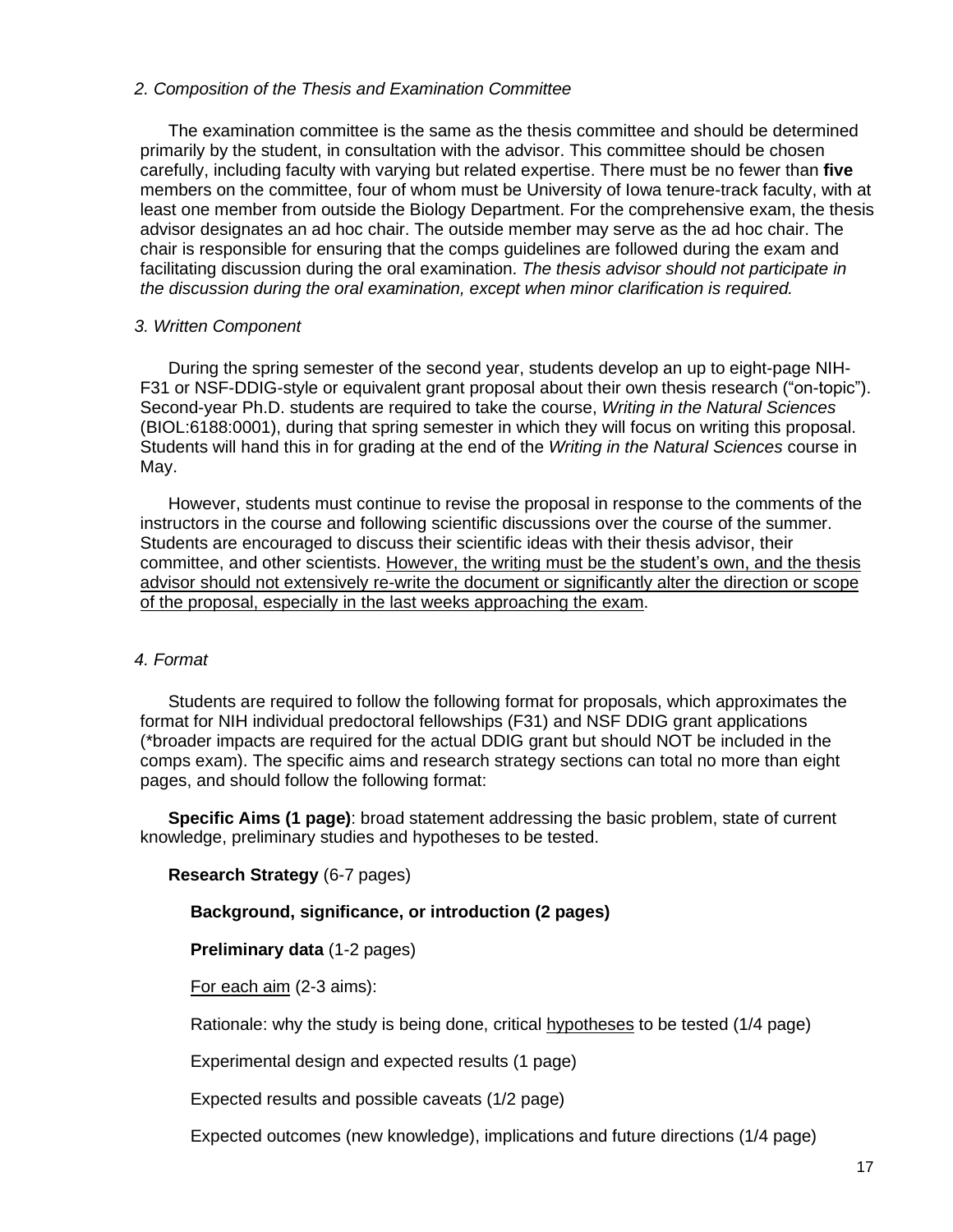• The first specific aims page giving the broad statement and aims need not include references.

• The remaining sections will contain citations to relevant primary literature and specific recent reviews. The literature cited list should be included at the end of the proposal and is not included in the page count.

• Figures and tables should be embedded in the text and are included in the page count. Figure legends and tables may use 9-point font.

• Proposals must use 10-11 point Arial or Palatino font for the main text, single line spacing, and 1.0 inch margins all around. *Please see specific formatting instructions for the actual grant applications when submitting these for F31 and DDIG funding, as each application has specific font and margin requirements* (11pt for NIH, 10pt for NSF, etc..).

• Students are required to distribute the proposal to the committee exam chair no less than two weeks prior to the scheduled oral examination. The chair will then forward to the rest of the committee. *Failure to meet this timetable may result in a rescheduling of the exam to give all committee members adequate time to review the document*. Also, if the written document is deemed unacceptable by one or more of the committee, the chair in consultation with the comps committee and the DGS may require that the exam be rescheduled and a new proposal written.

Pre-exam interactions: If there are committee members generally unfamiliar with the student's area of work, it may be appropriate to schedule a "pre-comps" meeting with the committee. This may be an informal meeting to introduce the general research area and scope of the student's work. Other informal meetings with individual committee members may also be appropriate. Although part of the goal of iBio's "on topic" comps is to help the students plan their work around logical hypotheses and biological questions, this is also an exam to judge whether a student can understand and communicate a research project in sufficient depth to progress to a PhD. It is therefore expected that 1) these pre-comps meetings should take place no later than four weeks prior to the exam date, and 2) that the student not solicit feedback on the proposal from faculty after the submission to exam committee. Students may continue to consult their advisor during the preparation of the oral presentation, but the advisor should not extensively re-work the talk on behalf of the student.

#### <span id="page-17-0"></span>*5. Oral Component*

The student will provide a 20-30-minute formal oral presentation of the written proposal at the beginning of the oral examination. Typically, the student should be allowed to give this presentation in full without extensive interruption by the committee, except to clear up minor points.

Following the oral presentation, the student will be questioned about the content and experimental design of the proposal. The student should demonstrate expertise in their field and knowledge of their proposed experiments. And, they should be able to answer questions on general scientific knowledge, as well as on detailed experimental design and rationale. Committee members will question the student about the proposal to ascertain that the student understands the background to their thesis question, has formulated solid aims with clear expected outcomes and alternate strategies, and has a sufficient grasp of the experimental methodology to perform the planned work. The entire Oral Examination should not take more than two hours.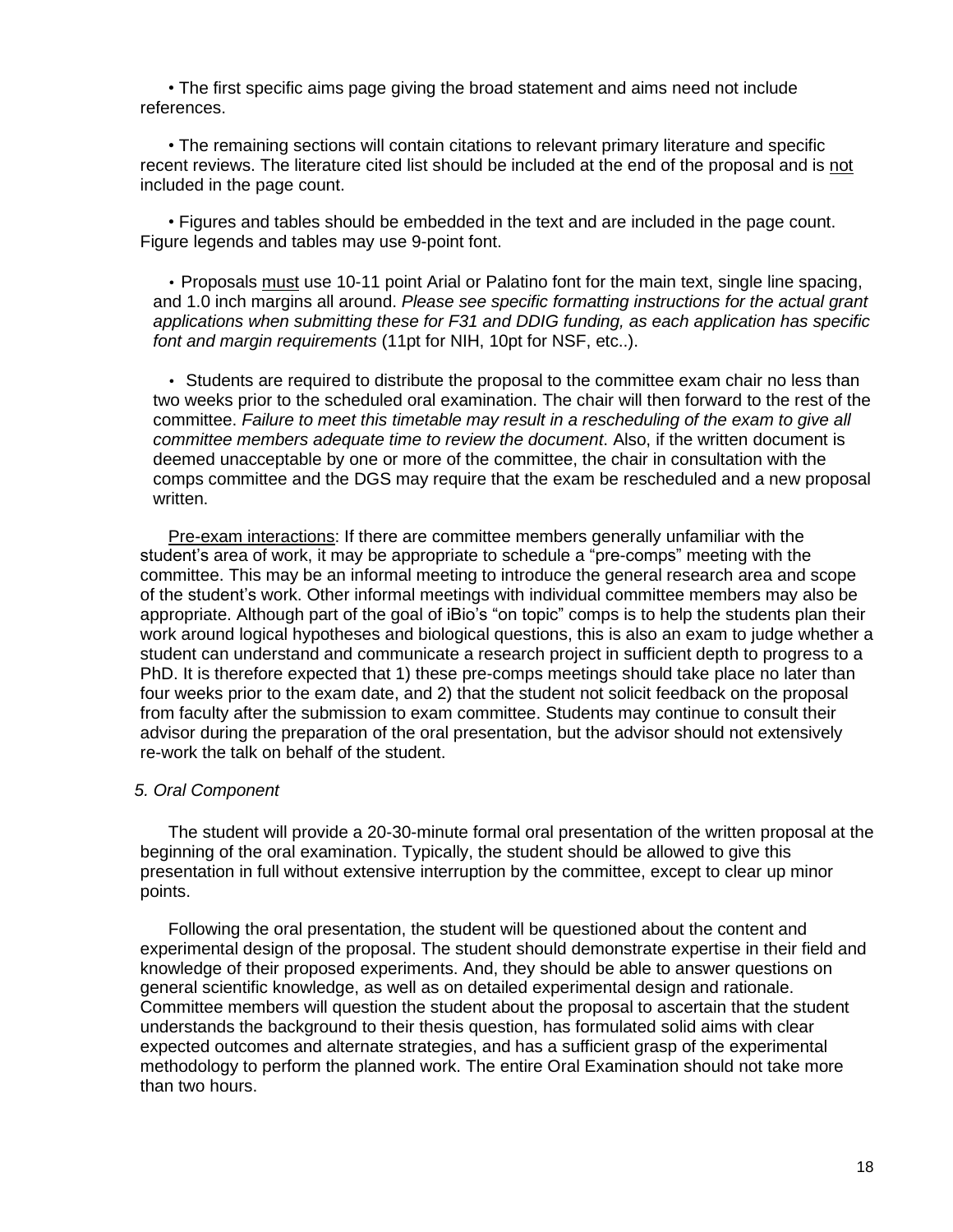#### <span id="page-18-0"></span>*6. Criteria for Judging Performance on the Comprehensive Examination*

**Clarity of Written Proposal.** Is it easy to see what is being presented? Is the background information clear enough to understand the problem? Is the proposed solution to the problem developed in a logical sequence? Are highly specialized terms or abbreviations explained?

**Creativity.** Is the approach new and/or innovative? Are the ideas novel and imaginative?

**Knowledge of the Subject and Methods.** Does the student have an in-depth understanding of the biology of the problem area: what is known and what is not? Is the student sufficiently aware of the limitations of the experimental methods used so far to address the problem?

**Suitability of Methods.** Are the proposed experimental methods the best possible? What are the alternatives? Does the student recognize experimental difficulties in the selection or use of the proposed methods? Would these methods be suitable for solution of the problem in a reasonable period?

**Reasoning and Data Interpretation.** Can the student interpret the data so as to come to a conclusion or to suggest another approach? Have alternative interpretations been considered sufficiently? When presented with a set of data, can the student interpret it properly?

**Ability to Explain Difficult or Unusual Concepts.** This pertains to the student's oral performance rather than the written proposal that was evaluated according to criteria listed above. Is the student understandable or confusing in explaining difficult material?

**Knowledge of Material Peripheral to the Proposal.** Are there serious gaps in the student's knowledge of biology when questioned about material somewhat removed from the proposal?

#### <span id="page-18-1"></span>*7. Possible Outcomes of the Exam*

The Ph.D. thesis committee will determine the outcome of the exam. Each member votes Satisfactory, Reservations, or Unsatisfactory. This determination can be made based on the written exam, oral exam, or both at the discretion of each committee member. For Reservations, specific instructions must be given by the committee to the student for what is needed to rectify the problems. Committee members should use this option only if the deficiencies are relatively minor. Two votes of Reservations are sufficient to require rectification. Limitations on the nature of such conditions are outlined in the Manual of Rules and Regulations of the Graduate College. There must be a time limit by which the conditions must be met and the student, the Graduate College, and the GAC must be notified in writing what those conditions are and what the time limit will be. Usually, the time limit will be less than 60 days, so that if the conditions are not met by the student (and the student fails the examination), the student will be able to re-take the examination in the time-frame outlined below. If a student is required to take more courses, the time frame can be modified. If the committee is satisfied with the rectification, the reservation is removed and the student passes.

Two Unsatisfactory votes will result in a failing grade for the exam. Should this occur, the exam is rescheduled to occur within four months, but before the end of the Fall semester if possible (four months after the first exam/defense date is in accordance with Graduate College rules). If the second exam cannot be scheduled to occur in the same semester as the first exam/defense, then it must be scheduled for the semester immediately following (except in cases where new coursework would continue beyond this point). If the committee determined that the student still does not demonstrate a grasp of the research topic, the student would incur a second failure and be dismissed from the program on the grounds of unsatisfactory progress to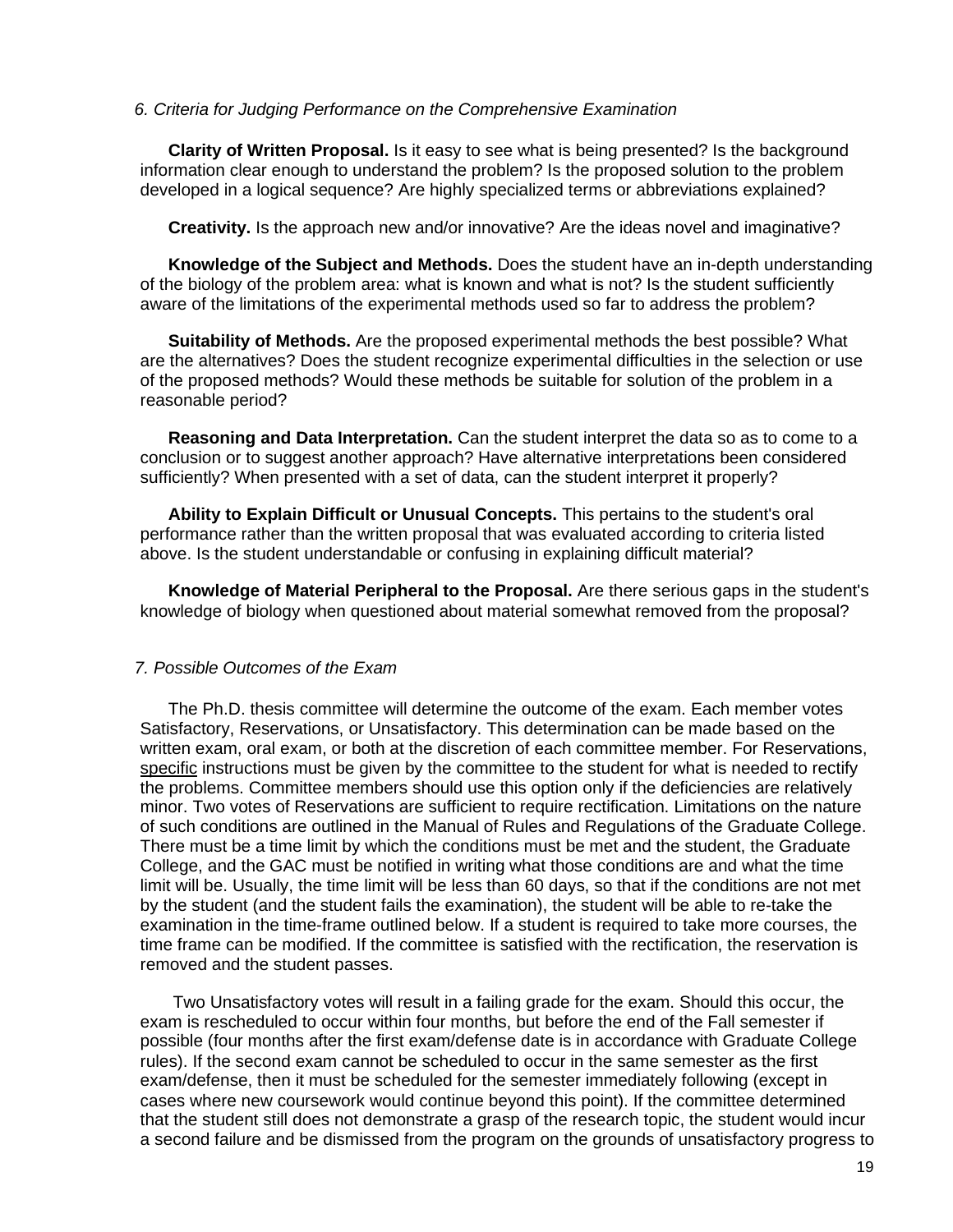degree. For further details concerning outcomes of the Ph.D. examination see: [http://www.grad.uiowa.edu/manual-part-1-section-xii-doctors-degrees.](http://www.grad.uiowa.edu/manual-part-1-section-xii-doctors-degrees)

## <span id="page-19-0"></span>**D. Post-Comps Status**

#### <span id="page-19-1"></span>*1. University Registration Requirements*

The student must meet the registration requirements of the Graduate College:

"The doctorate is granted primarily based on achievement rather than on the accumulation of semester hours of credit; however, the candidate is expected to have completed at least three years of residence in a graduate college. At least part of this residence must be spent in full-time involvement in one's discipline, at this University, beyond the first 24 semester hours of graduate work; this requirement can be met either by: (1) enrollment as a full-time student (9 semester hours minimum) in each of two semesters, or (2) enrollment for a minimum of 6 semester hours in each of three semesters during which the student holds at least a one-quarter-time assistantship certified by the department as contributing to the student's doctoral program. (For purposes of record and assessment of fees, student registration should reflect accurately the amount and kind of work undertaken in the Graduate College. All doctoral programs, including acceptable transfer credit, will contain a minimum of **72 semester hours of graduate work**.)"

#### <span id="page-19-2"></span>*2. Doctoral Continuous Registration*

All students who have passed the Comprehensive Examination, and have completed the 72 s.h. residency requirement, are required to enroll for Doctoral Continuous Registration (GRAD:6002, for 1 s.h.) or for a minimum of 2 s.h. of formal coursework or research credit each semester in the academic year.

#### <span id="page-19-3"></span>*3. Seminar Course Requirement*

All students are required to register for at least two 2-s.h. seminar courses prior to completion of the comprehensive examination (one is Writing in the Natural Sciences (BIOL:6188:0001)). At least *two additional 2-s.h. seminar courses* must be completed post comps. Tuition and fees are the same whether students enroll in GRAD:6002 or in a 2-s.h. course. This requirement may also be fulfilled by taking Biology Department "Topics" courses when available, by taking Fall COSMOS (BIOL:6298) for 2 s.h. as a seminar course, or by retaking Spring COSMOS. Appropriate seminar courses with a substantial writing or presentation component may be taken in other departments with the approval of the DGS/GAC.

#### <span id="page-19-4"></span>**E. Final Examination/Thesis Defense**

#### <span id="page-19-5"></span>*1. Seminar*

The Ph.D. final examination consists of a one-hour formal seminar and a thesis defense. The seminar is presented to a general audience, including any member of the University who wishes to attend. Please note that the talk should be scheduled at a time that would permit maximum attendance by all members of the Department. It does not have to immediately precede the thesis defense, although this is most often the case.

#### <span id="page-19-6"></span>*2. Thesis Defense*

In the thesis defense, the Thesis Committee examines the student on the details of the thesis and on the relevant areas of biology. Students must (except in unusual circumstances) submit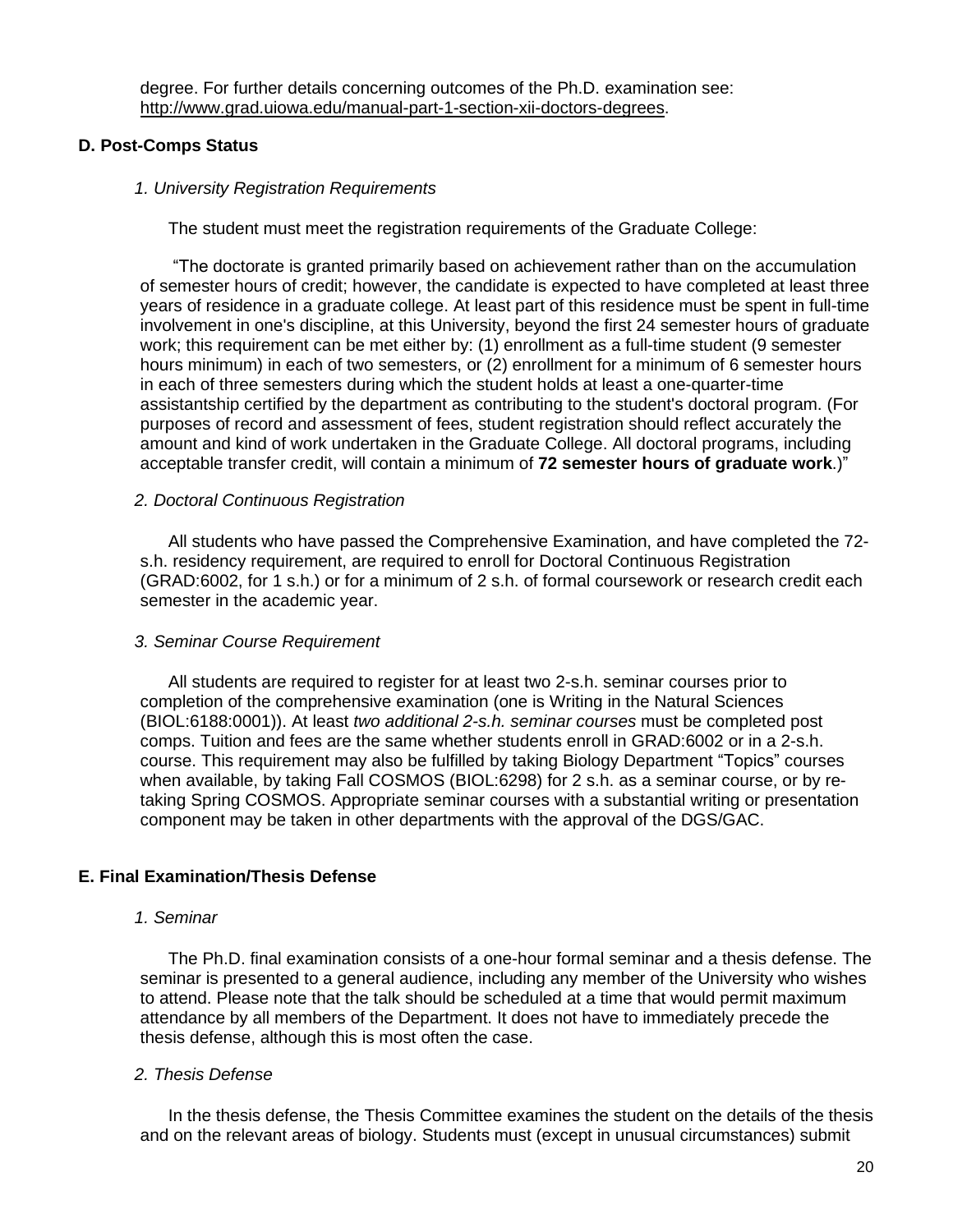their approved Ph.D. theses to the Graduate College within five years of passing the comprehensive exam. Final Ph.D. examinations are open to the public. All members of the Graduate faculty are eligible to attend and, subject to the approval of the Thesis Committee chair, to participate in the examination. The report of the final examination is due in the Graduate College office within 48 hours after the examination. Each member of the Thesis Committee evaluates the final examination. The same outcomes as those outlined for the comprehensive exam (see above) pertain to the thesis defense.

## <span id="page-20-0"></span>*3. First-author Publication*

PhD students in the iBio program are *expected* to have at least one first-author manuscript related to their original thesis work. This manuscript should be either accepted or undergoing minor revisions at a peer-reviewed journal at the time of their defense. In cases where this is lacking, a statement outlining the circumstances for the absence of a publication should be communicated to the Graduate Coordinator and DGS.

# <span id="page-20-1"></span>**F. Summary Time-Table for the Ph.D.**

## <span id="page-20-2"></span>*1. Students Entering with Bachelor's or Master's Degree, Proceeding Directly to the Ph.D.*

**First Semester.** (a) Consult with temporary advisor, choose 1st rotation (July-pre semseter); (b) perform laboratory rotations; (c) take core graduate courses and seminars; (d) choose research advisor and begin thesis research (end of Fall Semester).

**Second Semester.** (a) Correct all deficiencies (if any) in chemistry-physicsmathematics; (b) take additional core graduate courses (COSMOS); (c) undergo TA training and one-semester of the teaching requirement; (d) prepare for and take qualifying exam (summer).

**Second Year.** (a) Establish thesis committee; (b) formulate a plan of study toward the Ph.D.; (c) continue research; (d) complete advanced course requirements, WINS; (d) Take Ph.D. comprehensive examination (end of summer).

**Third Year (at latest).** (a) continue research; (b) finish all required courses; (c) take 2 s.h. seminar course to satisfy the four-seminar course requirement.

**Subsequent Years**. (a) Finish thesis research; (b) write and defend thesis; (c) take at least one 2-s.h. seminar course until you have satisfied the minimum requirement; (d) write and submit work for publication.

## <span id="page-20-3"></span>*2. Students Entering as M.S. Candidates and Proceeding to Ph.D. after Obtaining M.S.*

Same as above except that a Master's degree must be obtained by the end of the third year, the Ph.D. Dissertation Committee must be established within the first semester after obtaining the Master's degree, and the Ph.D. comprehensive examination must be taken within one year after obtaining the Master's degree.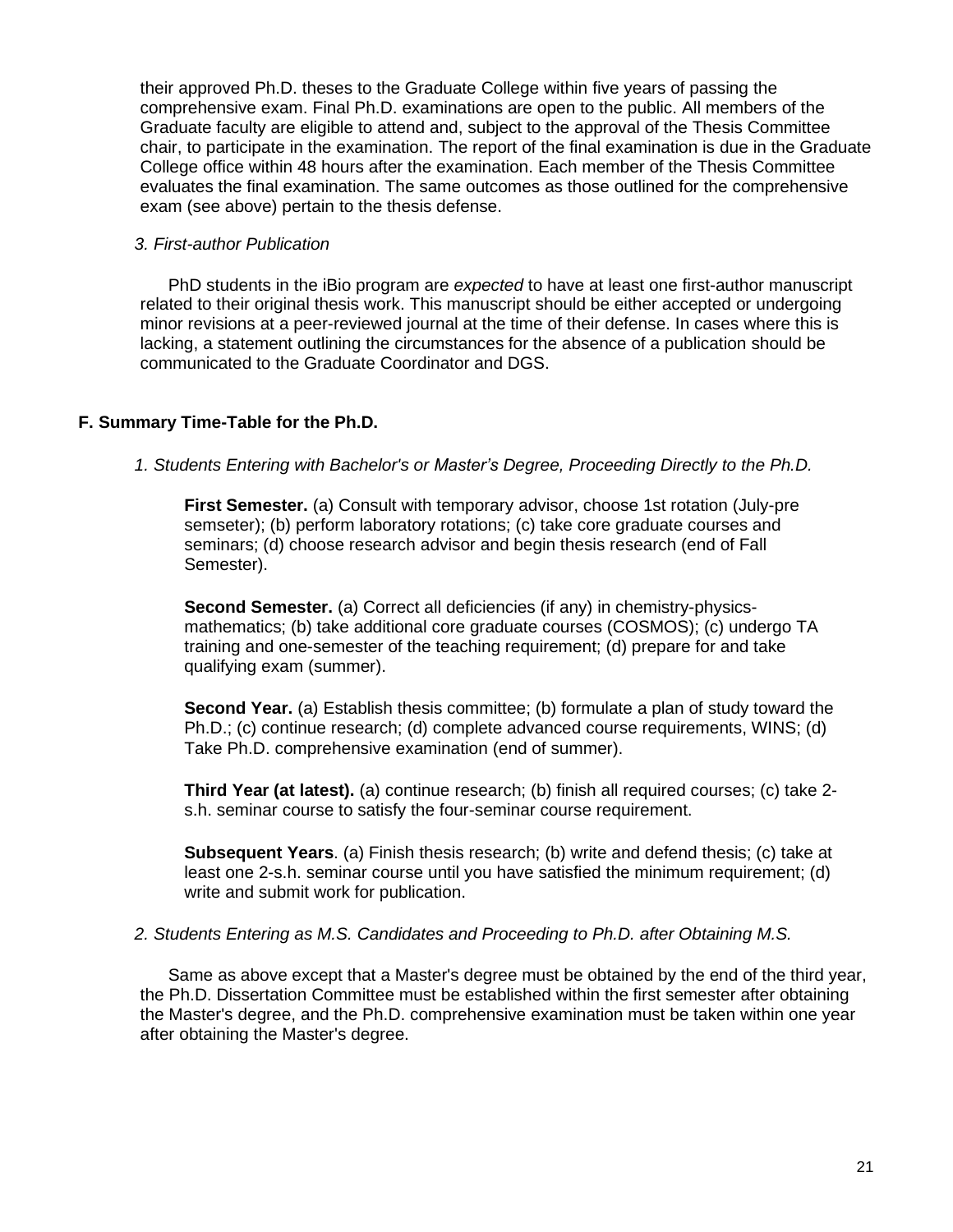# <span id="page-21-0"></span>**V. M.S. DEGREE IN BIOLOGY, WITH THESIS: REQUIREMENTS AND PROCEDURES**

## <span id="page-21-1"></span>**A. Core Requirements**

All requirements listed in Section I.B must be met.

#### <span id="page-21-2"></span>**B. Thesis Sponsor and M.S. Thesis Committee**

A student admitted to M.S. candidacy must identify a thesis sponsor prior to admission and form an M.S. Thesis Committee no later than the second semester of residence. This committee consists of three members, one of whom is the thesis sponsor. Students who change their degree objective from the Ph.D. to the M.S. with thesis may be granted an extra semester in which to identify a thesis sponsor. Failure to do so by the end of the one-semester grace period will result in dismissal from the program.

## <span id="page-21-3"></span>**C. Plan of Study**

The student must submit to the Thesis Committee a complete plan of coursework for the M.S. degree. The committee must approve the plan, which will be placed in the student's file, with the signature of the chair of the committee. It is the responsibility of the sponsor to discuss changes in the plan with the committee and seek the committee's approval for the changes. The committee also should be consulted, at the sponsor's discretion, about progress of the student's thesis research.

## <span id="page-21-4"></span>**D. Course Work**

At least 30 s.h. (in Biology or cognate disciplines) at the 3000-level or above must be taken, **not including courses taken to make-up deficiencies** (under I.A. and I.B, above). Specific courses, and areas in which courses are taken are to be determined by the thesis sponsor and/or M.S. Thesis Committee in consultation with the student as part of the **plan of study** (part 3). Credit for Research: Biology (BIOL:6199) pertaining to the thesis is limited to **9 s.h.** Among the courses included in the plan of study, at least two must be graduate level seminar courses for 2 s.h. credit (not including WINS or the 1 s.h. version of COSMOS). These seminar courses should include a writing requirement.

#### <span id="page-21-5"></span>**E. Qualifying Exam**

M.S. with thesis students take the qualifying exam along with Ph.D. students  $\sim$  July 1 following the first year. The format will be identical and is described in Section IV.B. Students receiving passing scores or completing Reservations requirements will remain in the program. Students will a failing score may, at the discretion of the GAC (in consultation with the advisor and DGS), remain to finish the M.S. (with or without a thesis), but may not then advance to Ph.D. if desired.

#### <span id="page-21-6"></span>**F. Laboratory Affiliation**

Entering students who elect to pursue the M.S. degree with thesis must identify an M.S. thesis sponsor prior to admission. Notification that the affiliation is agreeable to the advisor must be sent to the Graduate Recruitment and Admissions Committee who will review the student's application and verify that all entry criteria have been met prior to admission. The student immediately affiliates with that faculty member's laboratory. Such a student will be supported either by teaching assistantships or by research assistantships funded by their research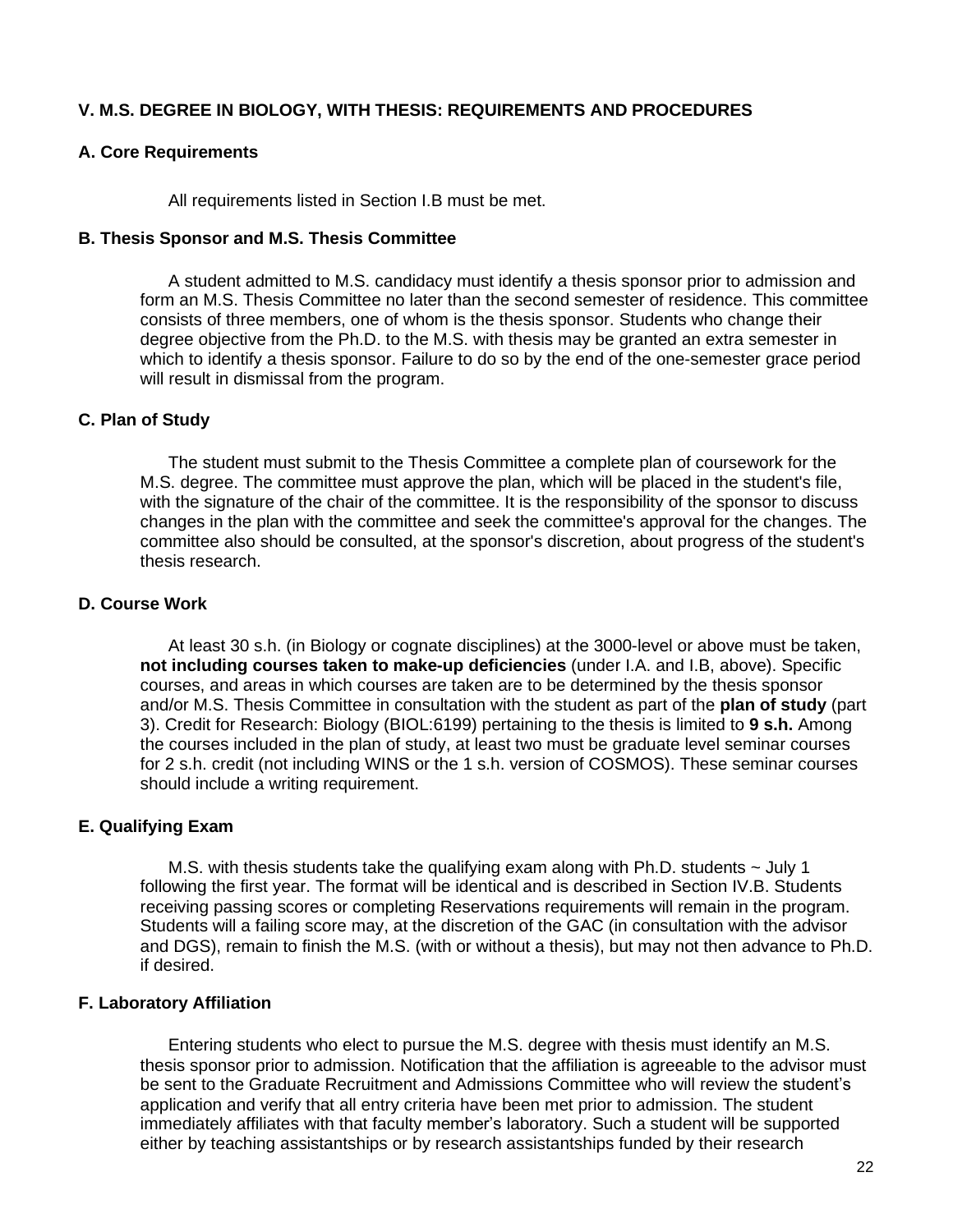sponsor's grants.

## <span id="page-22-0"></span>**G. Thesis**

#### <span id="page-22-1"></span>*1. Evaluation and Approval of Thesis*

The student must prepare a thesis with the aid and criticism of a faculty sponsor and the thesis committee. The completed thesis must first be approved by the student's sponsor, and then by the student's thesis committee.

#### <span id="page-22-2"></span>*2. Guidelines*

• *Thesis Problem.* The thesis problem is ordinarily identified by the research sponsor, but the problem, hypotheses, and approaches should be sufficiently well understood by the candidate that the thesis describes them clearly.

• *Student's Contribution.* The thesis should contain intellectual input from the student, in addition to a significant amount of laboratory, computational and/or field work. The thesis should include technically competent experimentation and other approaches, exhibiting a reasonable standard of sophistication.

• *Significance of Research.* The research findings should be significant enough that there are plans to publish them, though not necessarily as a complete paper.

## <span id="page-22-3"></span>**H. Deadlines**

The Graduate College Plan of Study Form (approved by sponsor and DEO) must be filed before mid-term (the Graduate College establishes deadlines each semester) in the semester or session in which the degree is expected. The student must also file for the Degree and for the Final Examination before deadlines established by the Graduate College in the semester in which the degree is expected. Forms for these purposes are available from the Graduate Program Coordinator.

# <span id="page-22-4"></span>**I. The M.S. Final Examination**

The thesis defense consists of an oral examination administered by the Thesis Committee. Should this be failed, the student may try again in the next semester or summer session. A second failure will make the student ineligible to continue as a graduate student in the Department of Biology.

The exam procedure is the same for all students, including entering M.S. candidates, Ph.D. candidates in good standing who choose to change their status to M.S. with thesis, and Ph.D. candidates who fail the Comprehensive Examination and change their status to M.S. [In accordance with the rules of the Graduate College, students who have failed the Comprehensive Examination twice will be ineligible under any circumstances for readmission to the Department as a Ph.D. candidate.] The oral examination will mainly be a defense of the thesis. This oral examination is intended to indicate that the student both comprehends the nature of the research accomplished and can analyze and interpret experimental and other relevant data.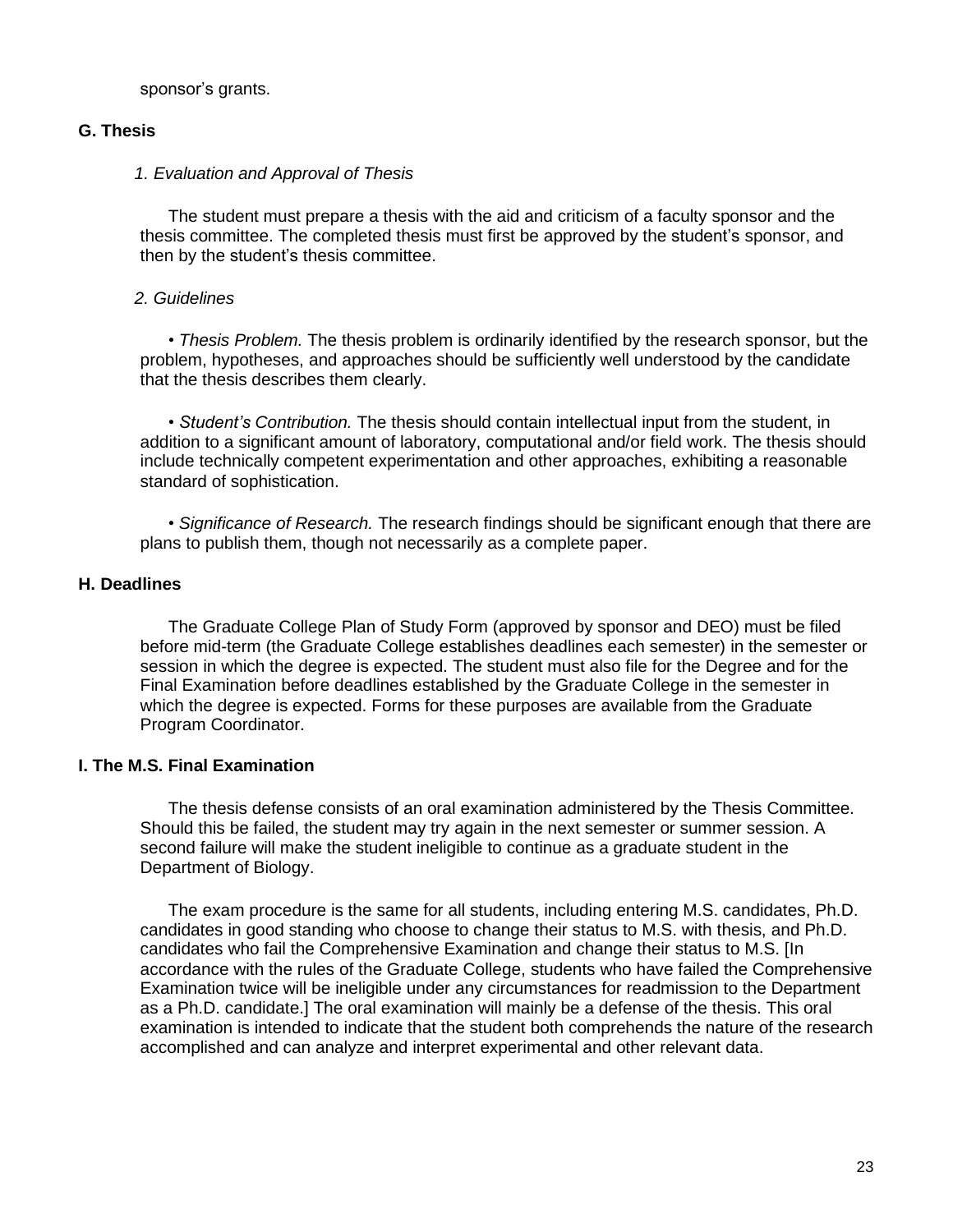## <span id="page-23-0"></span>**VI. NON-THESIS M.S. DEGREE IN BIOLOGY: REQUIREMENTS AND PROCEDURES**

#### <span id="page-23-1"></span>**A. Core Requirements**

All requirements listed in Section I.B must be met.

#### <span id="page-23-2"></span>**B. Sponsor and Examination Committee**

Students must identify a faculty sponsor prior to admission to non-thesis M.S. candidacy and must establish an Examination Committee no later than the end of the semester in which the student is admitted to M.S. candidacy. The committee consists of three members including the sponsor (who will chair the committee).

## <span id="page-23-3"></span>**C. Plan of Study**

The student must submit to the Examination Committee a complete plan of coursework for the M.S. degree. The committee must approve the plan and the plan should be placed in the student's file, with the committee chair's signature. It is the responsibility of the sponsor to discuss changes in the plan with the committee and seek the committee's approval for the changes.

## <span id="page-23-4"></span>**D. Course Work**

At least 34 s.h. of 3000-level or higher course work must be taken, not including courses taken to make up deficiencies from I. B. or C. (see note 2). Up to 8 s.h. of supervised Research: Biology (BIOL:6199), though insufficient to form the basis of a Master's Thesis, can be used to satisfy the total requirement for 34 s.h. of coursework. No more than 4 s.h. may be assigned to the required "report" (see below). Among the 34 s.h., the student must take at least two graduate level seminar courses for 2 s.h. credit (not including WINS or the 1 s.h. version of COSMOS). These courses should include a writing requirement.

## <span id="page-23-5"></span>**E. Qualifying Exam**

M.S. without thesis students are not required to, but may take the qualifying exam along with Ph.D. students, around July 1 following the first year. The exam format is the same and is described in Section IV.B. Students receiving passing scores or completing Reservations requirements will remain in the program. Students will a failing score may, at the discretion of the GAC (in consultation with the advisor and DGS), remain to finish the M.S., but may not then advance to Ph.D.

#### <span id="page-23-6"></span>**F. Written Report**

The student must prepare a written report based on library research, on a topic chosen by the student in consultation with his/her sponsor. No more than four hours of credit may be submitted for this report toward the necessary total of 30 hours. A copy of the report is to be deposited into the student file.

## <span id="page-23-7"></span>**G. Written Examination**

After the report has been approved by the faculty sponsor, the student is eligible to take the written examination (prepared and administered by the three-member Exam Committee, covering the student's graduate program in Biology, including the area of the required report).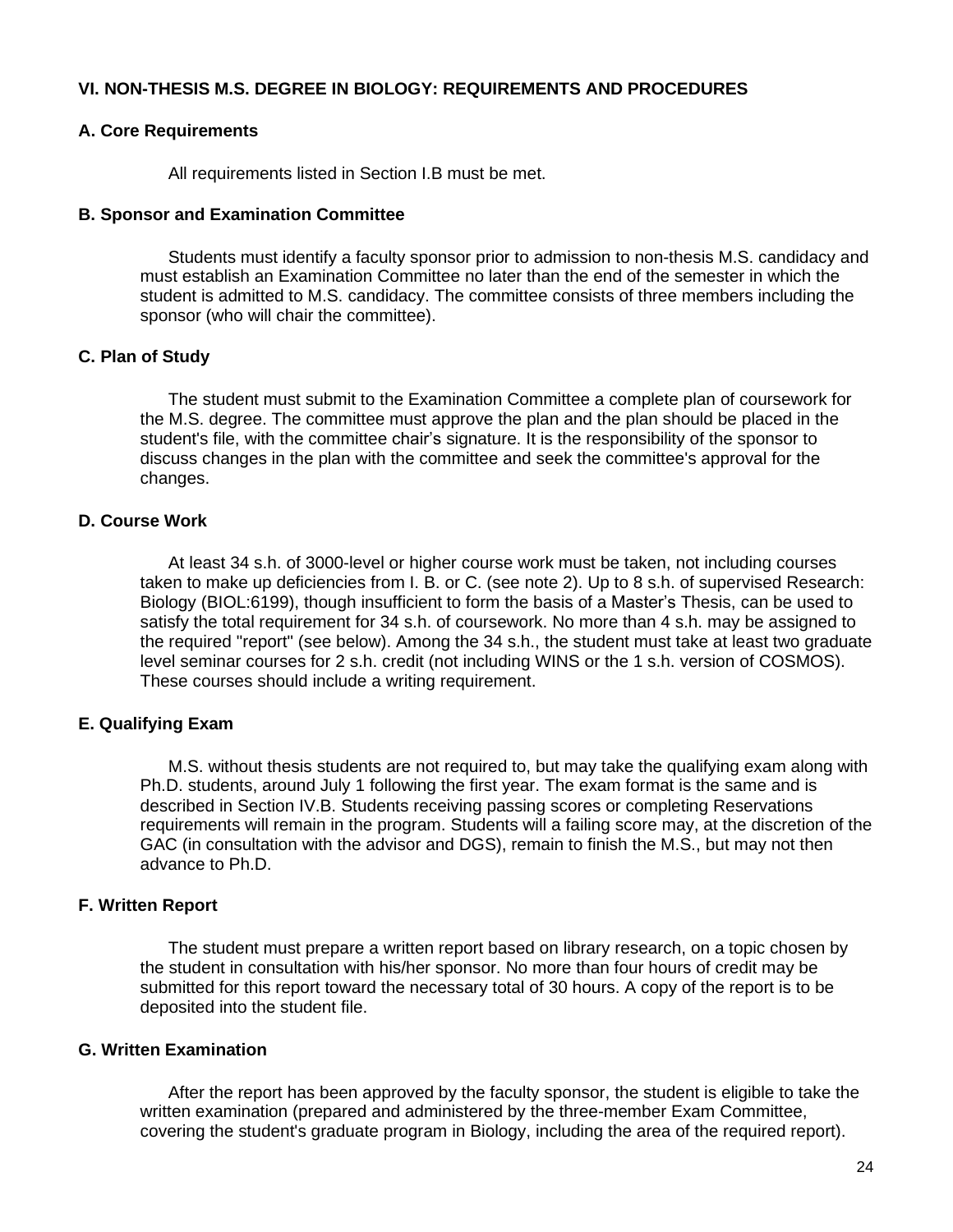The examination should emphasize breadth of knowledge and the ability to work with knowledge acquired to answer broad, as well as narrow, questions of biological importance. If this examination is failed the student may be re-examined in the following semester or summer session. No oral examination is required. In the event of marginal written examination performance, however, the Exam Committee or its appointed subcommittee may ask the student, in an interview, to expand upon, or explain answers not fully satisfactory, after which the Committee will determine whether the student has passed or failed the examination. A grade of pass completes requirements for the degree.

**Students who pass the Ph.D. Comprehensive Examination and later change their degree objective to M.S. (without thesis) need not take a written examination, since the Comprehensive Examination includes an oral examination that can substitute for the M.S. written examination.**

#### <span id="page-24-0"></span>**VII. Advancing from the M.S. to the Ph.D. program**

Transitioning from the M.S. program to the Ph.D. program can be approved for qualified students who have passed the qualifying exam seeking to pursue a Ph.D. with the **same faculty sponsor, with mutual agreement between student and sponsor**. **This transition can be made any time prior to the defense of the M.S. degree and does not require completion of the M.S. degree.** 

The application process to advance directly to the PhD program does not require a formal on-line application. Statements from the student seeking advancement and from the advisor confirming support according to direct lab affiliation guidelines are submitted to the iBio DGS, coordinator and Biology DEO. (Historically students have been supported as an RA for the first semester as a Ph.D. student as well as the first summer semester, with Spring semester support through TAship). Once advancement is initiated, the Graduate Recruitment and Admissions Committee (GRAC) would vote on admission to the Ph.D. program and be ratified by the DGS. A "Change of Status" form is signed by the DGS and submitted to the Graduate College. Courses 3000 level and above taken as an M.S. student, including Research Biology and the Qualifying Exam, would transfer toward the Ph.D. Any cognate course deficiencies remaining from entry to the M.S. program need to be addressed within the first year in the Ph.D. program.

Students wishing to leave the M.S. program (with or without completion) and enter the Ph.D. rotation program must reapply to the Integrated Biology Ph.D. program and may be required to retake the Qualifying Exam, at the discretion of the GAC and DGS.

## <span id="page-24-1"></span>**VIII. FINANCIAL SUPPORT**

Reviewed: June 2021

## <span id="page-24-2"></span>**A. Conditions of Support**

<span id="page-24-3"></span>*1. Ph.D. Students.*

**All Ph.D. students are guaranteed full 12-month stipends, tuition, and fees as long as they remain students in good standing and are making satisfactory progress toward the degree and are qualified for teaching assistantships.** Salary is at the level negotiated by COGS. Ordinarily, this means that support will be guaranteed for up to five years. Support following the fifth year will depend on the availability of funds and an assessment of the likelihood that degree requirements will be completed in an acceptable time-frame.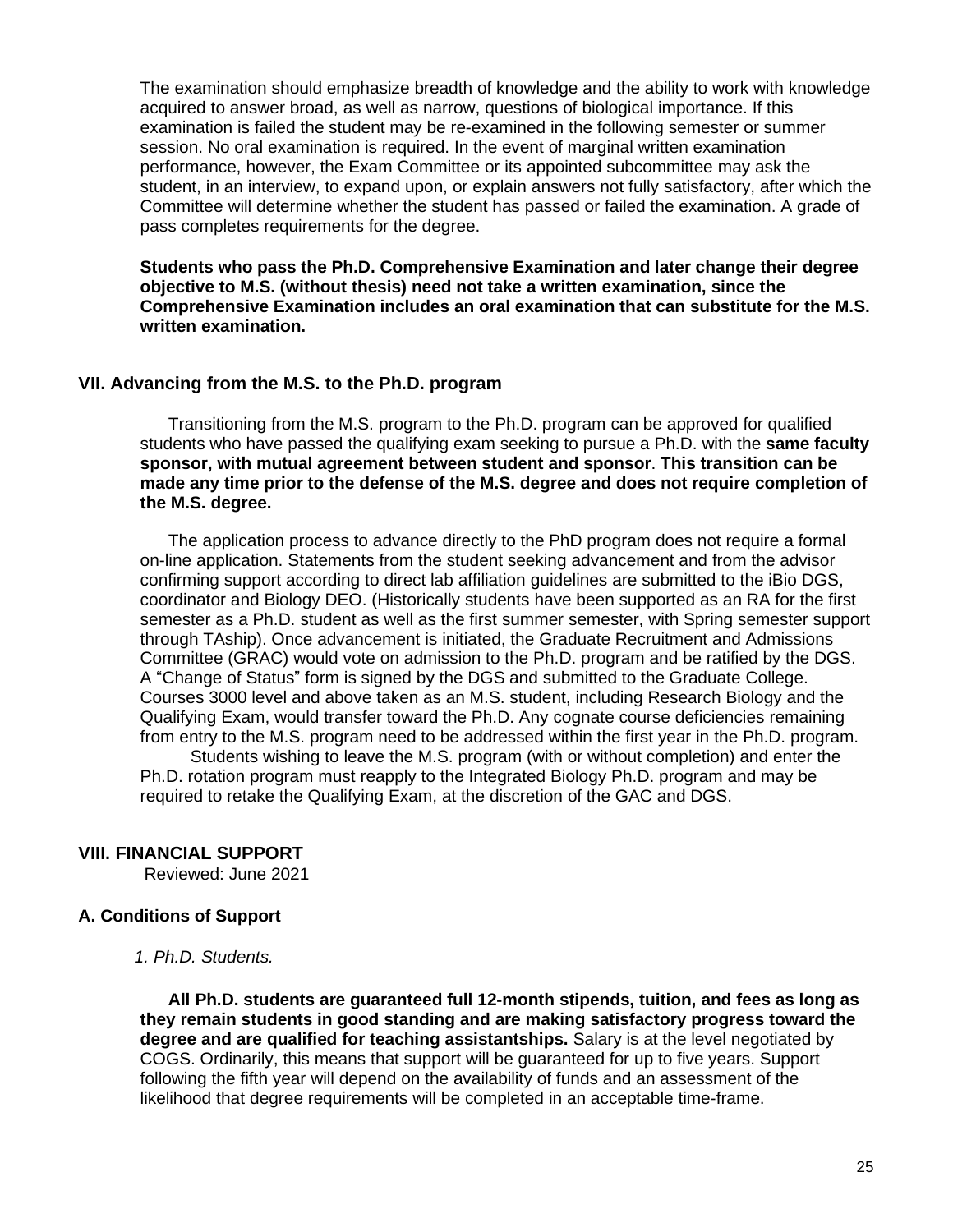#### <span id="page-25-0"></span>*2. M.S. Students (w/ or wo/ Thesis).*

Thesis M.S. students may be supported by research grants or Teaching Assistantships during the academic year. Salary is that negotiated by COGS. TAs generally receive the minimum academic year tuition scholarship required by the Graduate College. Support of any kind is generally not provided to M.S. wo/thesis students.

#### <span id="page-25-1"></span>**B. Sources of Support**

#### <span id="page-25-2"></span>*1. Research Assistantships.*

Funds for nearly all research assistantships come from faculty research grants. Usually, research assistantships are designated as half–time appointments and they are designed to permit students to devote themselves full-time to their own research.

#### <span id="page-25-3"></span>*2. Teaching Assistantships.*

Teaching Assistantships are usually half-time appointments, but may be ¼-, ¾-, or full-time. Half-time service usually requires 6-8 contact hours in laboratory or discussion class sessions a week. Additional time is required to attend class lectures, attend staff sessions, prepare and administer quizzes, and grade exams and homework assignments. Students with officially designated ½-time appointments may register for a maximum of 15 s.h. per semester, but are advised to register for fewer hours in the first semester as a teaching assistant. With  $\frac{3}{4}$ -time appointments, registration is limited to 9 s.h. A few summer appointments may be available (1 or 2 months). M.S. candidates who hold an academic year teaching assistantship are guaranteed a tuition scholarship at the level specified in the existing University agreement with COGS. Nonnative speakers must attain B-level language certification to be eligible for teaching assistantships.

#### <span id="page-25-4"></span>*3. DSHB Fellowships*

In some years, depending on availability of funds, some students may be supported through fellowships from the Developmental Studies Hybridoma Bank (DSHB). These fellows will receive training in monoclonal antibody production and characterization, either through an off-semester course or by directly working with DSHB personnel, and usually work to produce an antibody relevant to their thesis research.

#### <span id="page-25-5"></span>*4. Other University-Wide Appointments and Support.*

The Department participates in externally funded training grants and interdepartmental programs/science outreach internships. Support from these programs and their requirements vary widely and in most cases the requirements are not applicable to entering students.

#### <span id="page-25-6"></span>*5. External Fellowships.*

The Department encourages graduate students to apply predoctoral fellowships from all sources including the NIH, NSF, and private funding agencies.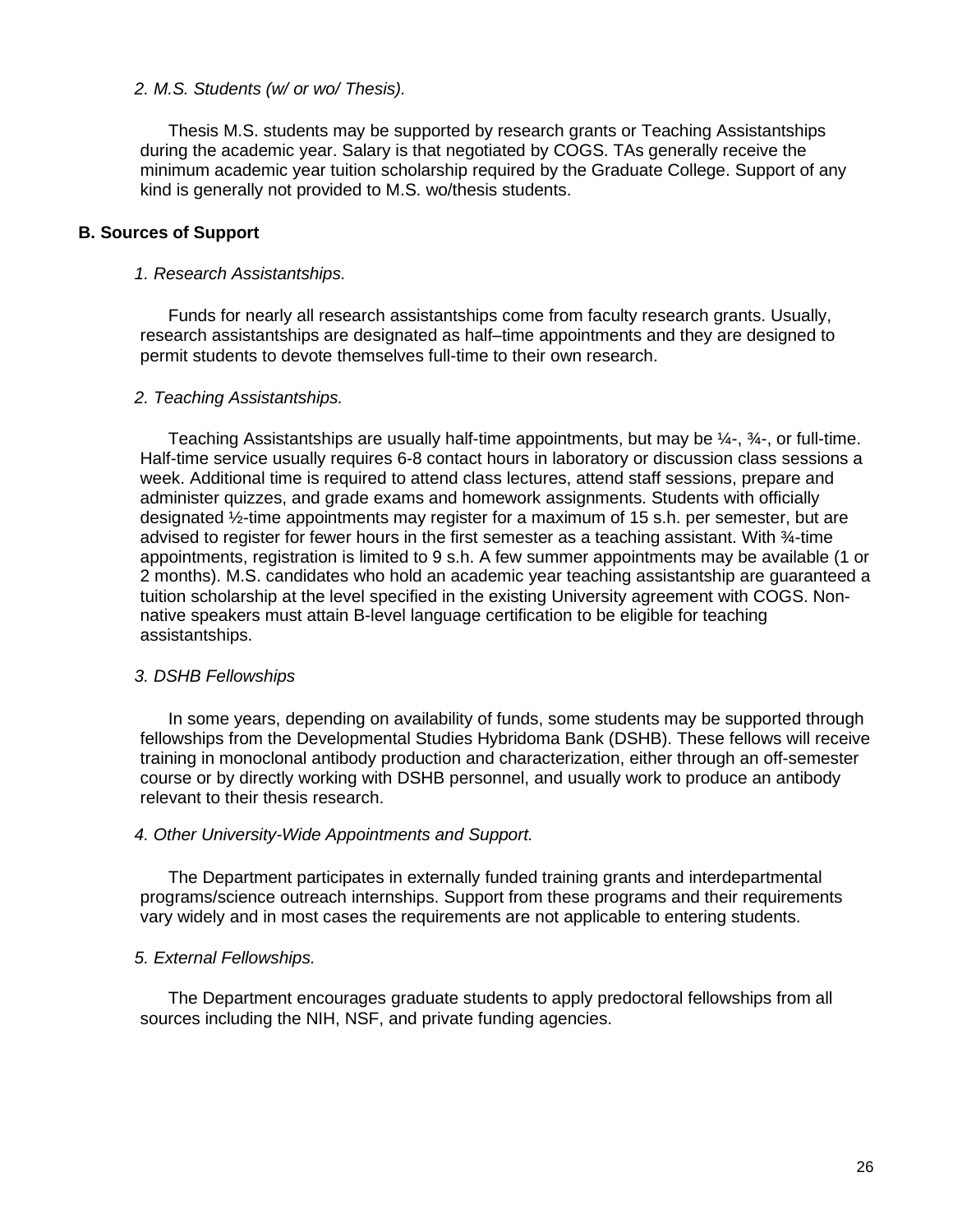## <span id="page-26-0"></span>**IX. GRADUATE STUDENT PARTICIPATION IN THE DEPARTMENT**

#### <span id="page-26-1"></span>**A. Graduate Student Steering Committee (GSSC)**

Graduate students in the Department of Biology collectively act within the department as a constituent organization that jointly sponsors certain activities, both professional and social (i.e., holding practice talks for students, and organizing the yearly graduate student retreat), and elects its own Graduate Student Steering Committee (GSSC). The elected members of the GSSC serve as officers of the organization. Incumbent members of the GSSC arrange for annual elections and maintain a list of alternate members who become members of the GSSC in the event vacancies develop. To be elected, students must be in good academic standing. Reelection is possible. The elected members of the GSSC may also serve as student representatives in Department of Biology faculty meetings.

#### <span id="page-26-2"></span>**B. Graduate Student Input in Departmental Matters**

Students influence departmental practices informally through day-to-day contact with each other and with faculty and staff. In addition, general faculty meetings are open to all members of the department community. Agenda notices are distributed in advance. Any person recognized by the chairperson may speak. Attendance at meetings dealing with evaluation, retention, and promotion of personnel are restricted to faculty and essential staff members; however, graduate student input relevant to candidates for tenure track positions is solicited. Graduate students may also have a representative on the GRAC.

## <span id="page-26-3"></span>**C. Graduate Student Travel Awards**

Enabling graduate students to travel to academic conferences contributes to both their professional development and to the visibility of the department. Therefore, to the extent possible, and within the financial constraints of an approved annual budget, the department will support graduate student travel according to the following guidelines. To be eligible for departmental funds, students must:

1. be invited to present a research paper at the conference (simply attending a conference does not count);

2. be enrolled in the Integrated Biology (iBio) program (Ph.D. or M.S.), in good standing, at the time of the conference;

3. have the support of his or her advisor/mentor to participate in the conference.

Funding is limited. It is therefore expected that students will use personal funds and/or funds from other sources for many of the travel costs. Some sources include:

Graduate Student Senate, [http://gss.grad.uiowa.edu/funding/gss-travel-funds;](http://gss.grad.uiowa.edu/funding/gss-travel-funds) Executive Council of Graduate & Professional Students, [http://ecgps.uiowa.edu/grants/travel-grants/;](http://ecgps.uiowa.edu/grants/travel-grants/) International Programs (for travel outside the U.S.), [http://international.uiowa.edu/grants/students/funding/graduate/international-travel.asp;](http://international.uiowa.edu/grants/students/funding/graduate/international-travel.asp) relevant research or training grants

Travel awards are limited to one conference per student per fiscal year. The number of awards and the annual award amount is determined by the availability of funds and the number of applications.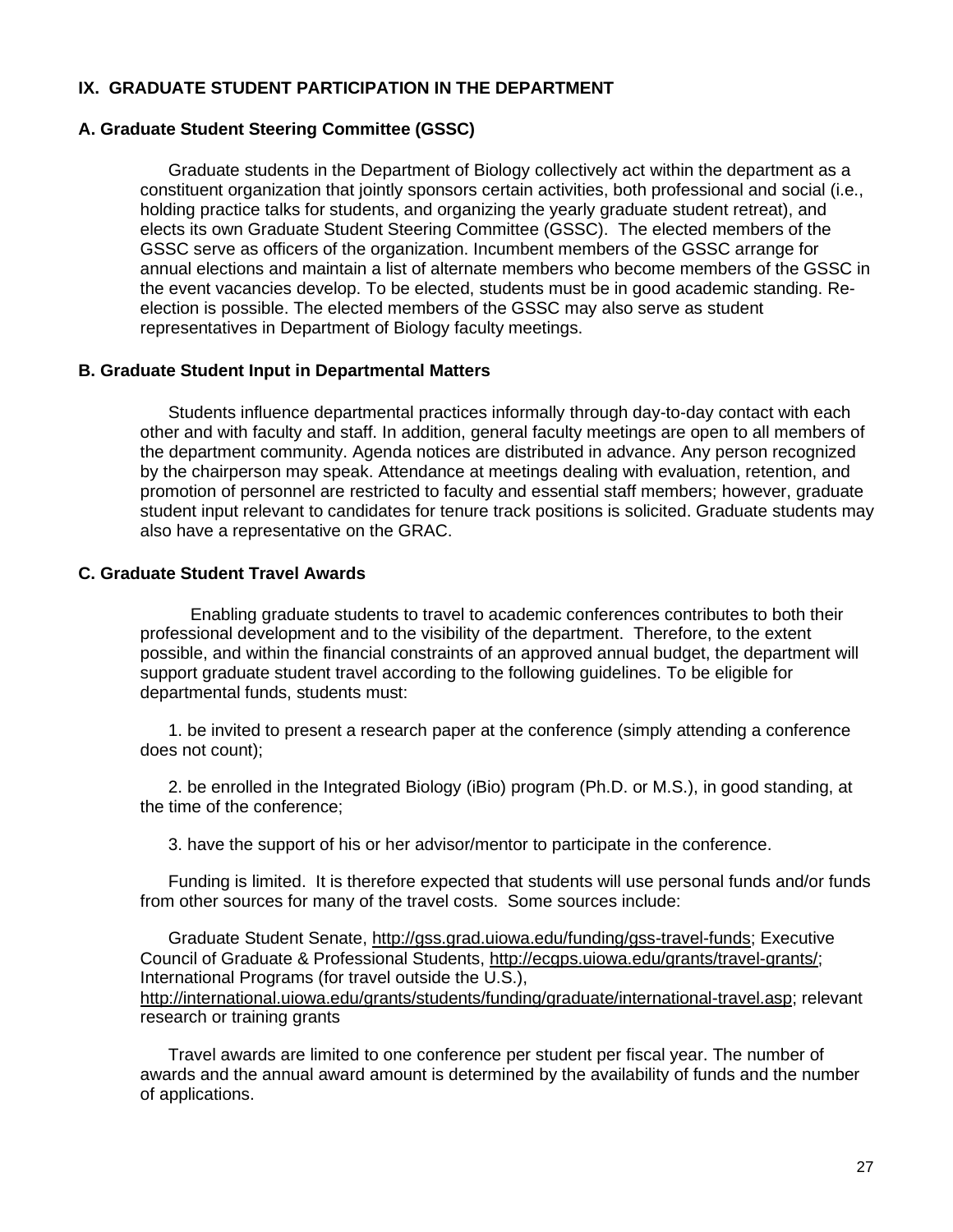#### **Travel award application procedures**:

Application due dates: For travel occurring between January 1st – May 31st, applications are due by December 1st of the previous year; for travel during June 1 – December 31st, applications are due by May 1st of that year. Applications received after the deadline will be considered only if the maximum # for that year has not been met, and may be awarded retroactively in some cases.

Process: Students complete a graduate student travel request form (available on iBio website), have it signed by the advisor/mentor, and submit it either electronically or in paper form to the department accountant. The application will be reviewed by an accountant for availability of funds and by the departmental DEO for other eligibility requirements.

Students are generally notified by email as to the status of the award no later than 2 weeks after the deadline. If approved, an email message is sent including a departmental MFK used for travel expenses, up to the total amount of the award.

## <span id="page-27-0"></span>**X. GRADUATE STUDENT DISMISSAL PROCEDURES**

#### <span id="page-27-1"></span>**A. Graduate College Policies**

Graduate Policies on Academic Standing, Probation, and Dismissal [including grievance procedure] may be found [here.](http://www.grad.uiowa.edu/Pubs/ManualRulesRegs.asp#1.4)

# <span id="page-27-2"></span>**B. Department Procedures**

#### <span id="page-27-3"></span>*1. Dismissal Due to Inadequate GPA.*

A student who does not meet the departmental GPA requirements (see Section I.B) can no longer be a graduate student in good standing in the Department and will be dismissed. In very unusual cases involving extenuating circumstances, the GAC may recommend to the Chair that a student be given an extra semester to meet the GPA requirement.

#### <span id="page-27-4"></span>*2. Dismissal Due to a Second Failure of the Comprehensive Examination, the Final Ph.D. Examination (Thesis Defense), or the Final M.S. Examination.*

Graduate students may appeal the decision of the thesis committee by requesting action by the Chair. If on appeal, the Chair feels there is reasonable cause, the matter will be referred to the GAC or to an ad hoc committee to consider the appeal, during which time the student will be allowed to present evidence that would justify granting of the request for reconsideration.

#### <span id="page-27-5"></span>*3. Dismissal Due to Failure to Make Satisfactory Progress.*

**Causes for Dismissal**. Unsatisfactory progress includes any of the following: Failure to meet departmental deadlines for completion of formal course requirements or satisfactory completion of the comprehensive examination. Voluntary disaffiliation from a research laboratory and inability to identify a new research sponsor within four weeks. Dismissal from a research laboratory by the research sponsor because of unsatisfactory performance or unsatisfactory progress in research, and inability to identify a new research sponsor within four weeks.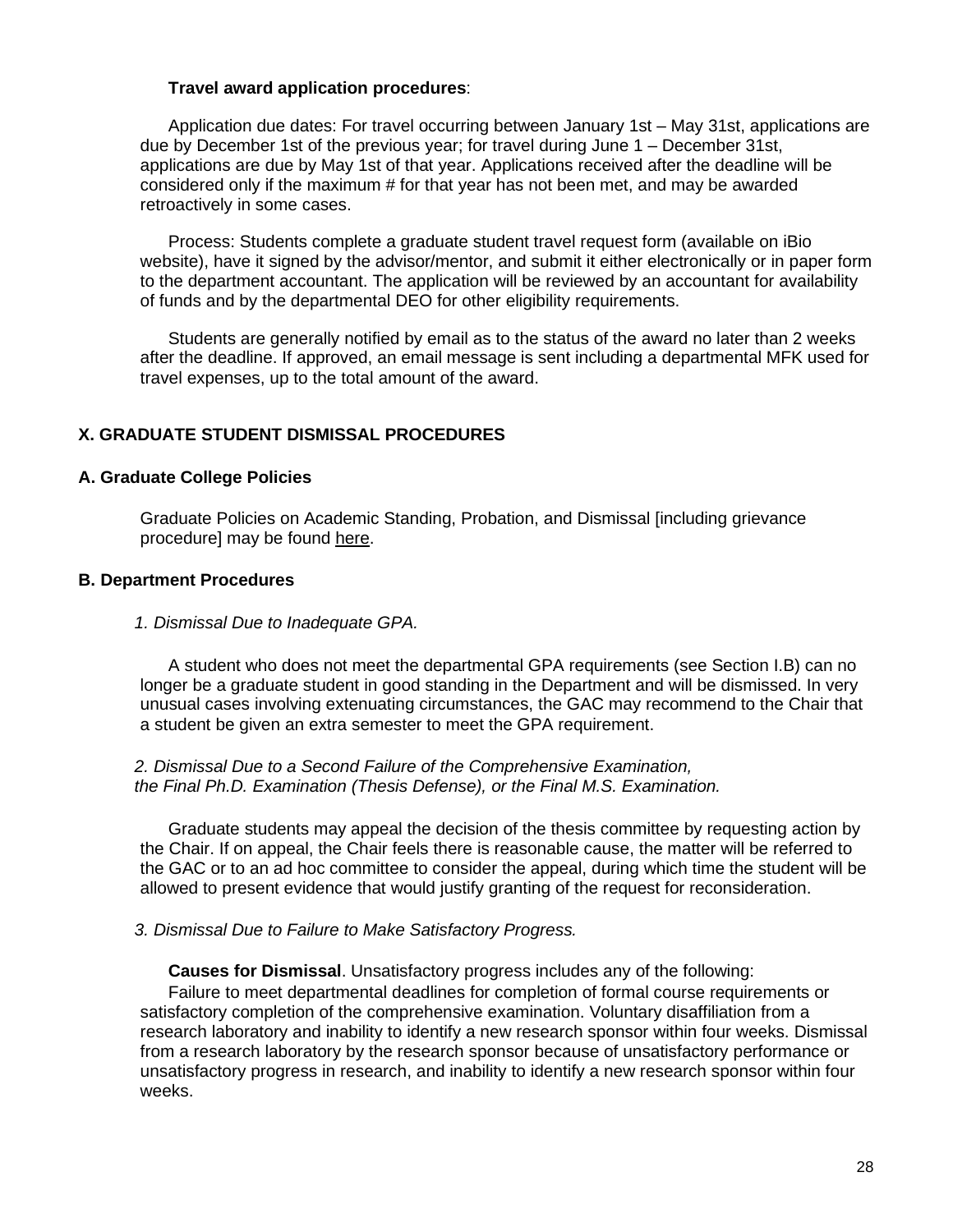**Appeal of Dismissal Due to Failure to Meet Departmental Deadlines.** Students may petition the GAC in writing for extension of a deadline. The request for an extension must provide sufficient information to allow the GAC to decide whether an extension is justified. If the request for an extension is denied, the student can no longer be a graduate student in the Department.

**Appeal of Dismissal Due to Failure to Identify a Research Sponsor Following Disaffiliation or Dismissal from a Laboratory.** If a student leaves a research laboratory for any reason, the student should immediately consult with the DGS and/or DEO to determine an appropriate course of action, which could include mediation by the Associate Chair/DGS and/or the Chair. The decision to dismiss a student for failure to identify a new sponsor within 4 weeks can be appealed to the GAC in writing.

## <span id="page-28-0"></span>**XII. FACILITIES AND RESOURCES**

## <span id="page-28-1"></span>**A. Departmental Facilities**

**Research Facilities.** Department-sponsored facilities exist to facilitate your research. Descriptions of these and other department facilities and instructions for their use can be found on the Biology homepage. Among the available facilities are the following: the Carver Center for Imaging, Developmental Studies Hybridoma Bank (DSHB), Electronics Shop, Greenhouse, Information Technology and Computer Services, and the Carver Center for Comparative Genomics (DNA sequencing, Microarray Analysis, Software).

**Copying/Printing Privileges.** Students may use copiers in 125 BB or 108 BBE (or elsewhere in the Department) or copiers in the Biology Library, subject to the following conditions: a) Copying related to official teaching duties may be charged to a department account. b) Copying directly related to research may be charged to a specific laboratory account with prior approval of the supervising faculty member. c) Copying of material for use in courses taken by the student and other copying not related to official teaching duties or supported by grant accounts must be paid for by the student; such copying should ordinarily be done so as not to inconvenience other users, preferably on one of the library copiers. Students will also be supplied with specific codes for printing research or teaching related jobs.

## <span id="page-28-2"></span>**B. Libraries**

#### <span id="page-28-3"></span>*1. University Libraries.*

University libraries including the Sciences Library can be accessed online.

#### <span id="page-28-4"></span>*2. Sciences Library Access.*

Biology graduate degree candidates are assigned electronic access to the Sciences Library. This permits access to the Library after regular hours. Acceptance of electronic access is with the explicit understanding that it will be used only by the student to whom it is issued. The access holder is not to admit any other person to the Biology Library or to take books or journals out of the library without signing out for them.

## <span id="page-28-5"></span>**C. University-Wide Facilities**

See: The Carver College of [Medicine's](http://www.medicine.uiowa.edu/research.aspx?pageid=77) Core Research Facilities webpage.

**Office of Animal Resources** The husbandry and veterinary care of all research animals is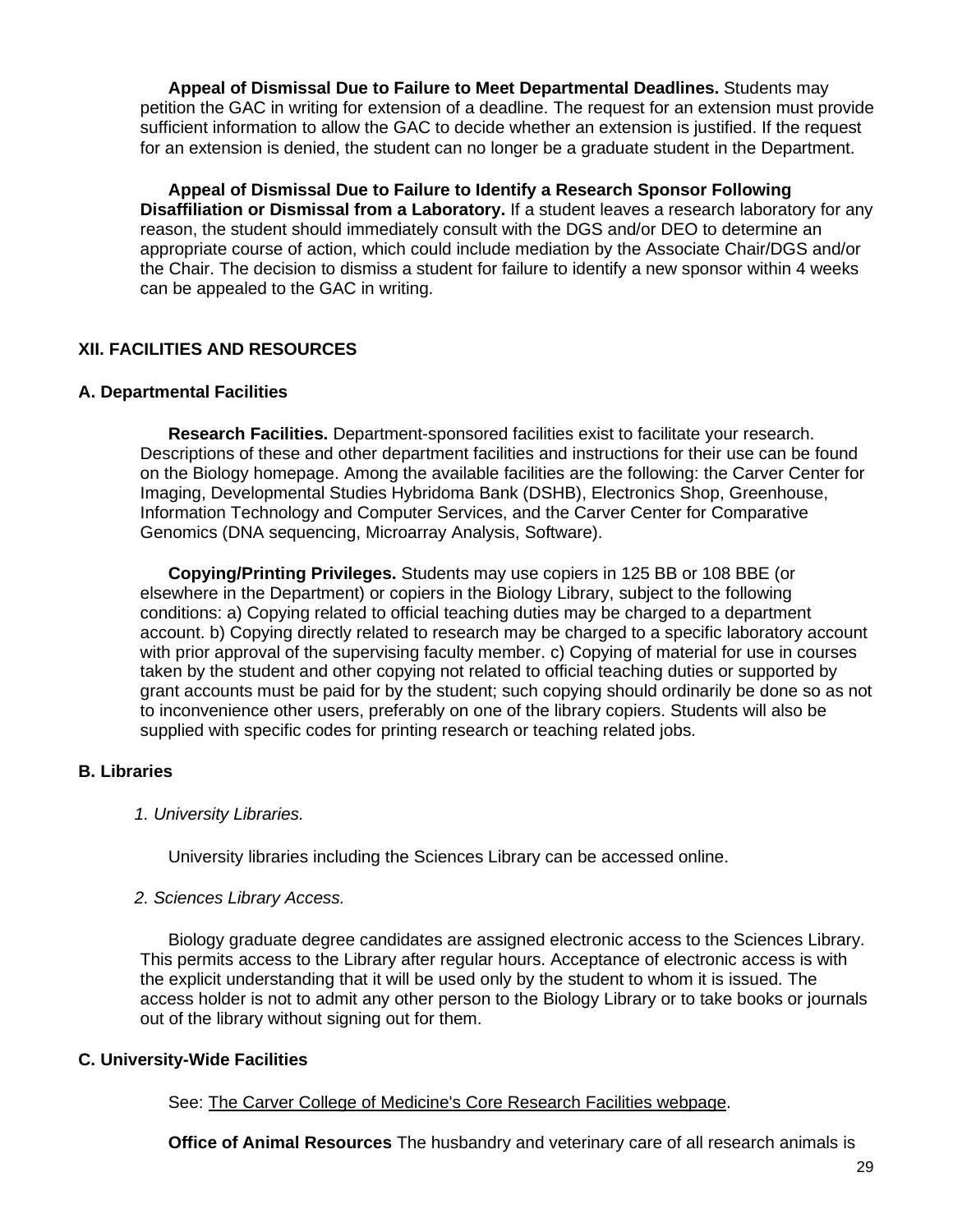the responsibility of the Office of Animal Resources. It is centrally managed by staff of trained animal caretakers, veterinary technicians and veterinarians. Animal facilities are located in multiple campus locations and can accommodate multiple species of animals.

**Biochemistry Stores** Biochemistry Stores stock a broad range of research chemicals, labware, glassware, expendables, and other necessary research supplies and uses purchasing experience and high sales volume to negotiate the purchase of high quality inventory at the lowest possible prices. The store dispenses on a walk-in basis in a quick, efficient manner.

**Bioengineering Services** Bioengineering Maintenance provides professional maintenance of the University of Iowa Hospital and Clinics' patient-care equipment and the College of Medicine's research equipment. Bioengineering Design offers custom electronic design and fabrication services. Capabilities include (but are certainly not limited to) embedded microcontrollers, Digital Signal Processing, custom programmable logic devices, computer interface hardware and software, and high-performance analog amplification and signal conditioning.

**Biomedical Research Store** The Biomedical Research Store provides University of Iowa research investigators easy procurement of common molecular and cell biology enzymes, reagents and kits. Large volume contracts enable the store to negotiate very low prices as well as eliminate all shipping and packaging fees.

**Central Microscopy Research Facilities** Widely regarded as one of the best university biomedical microscopy resources in the country, the Central Microscopy Research Facilities provide instrumentation and technical assistance to research programs involving the use of light and confocal microscopy, scanning and transmission electron microscopy,freeze fracture and elemental analysis.

**Crystallography Facility** The goal of the Crystallography Facility is to provide necessary support and infrastructure to enable individual investigators to initiate structural studies. This includes facilities for protein characterization, crystallization, data collection and structure determination and refinement.

**Flow Cytometry Facility** The Flow Cytometry Facility has one magnetic-based and six laser-based instruments whose major purpose is the identification and isolation of various cell populations. The laser-based instruments accomplish this by the use of antibodies to which various colors or dyes have been attached and are directed at molecules known to exist on the cell surface. By using several colors attached to different antibodies, one can identify and purify cells that express any given configuration of various molecules.

**Genome Editing Core Facility** The Gene Targeting Facility provides technical and research services to investigators on the University of Iowa campus and elsewhere for the generation of gene knockout mouse models.

**Viral Vector Core Facility** The Viral Vector Core Facility's (VVC) overall objective is to support investigators in the use of gene transfer technologies. The GTVC utilizes molecular biology techniques to engineer and develop viral vectors based on multiple vector systems necessary for gene transfer in research experiments or pre-clinical studies. Vector core staff and investigators allow for cross fertilization of ideas, technical advancements, and innovations in vector design.

**High Resolution Mass Spectrometry Facility** The High Resolution Field Mass Spectrometry Facility provides information pertaining to the molecular weight, elemental composition, and molecular structure of a compound. The Facility performs high resolution mass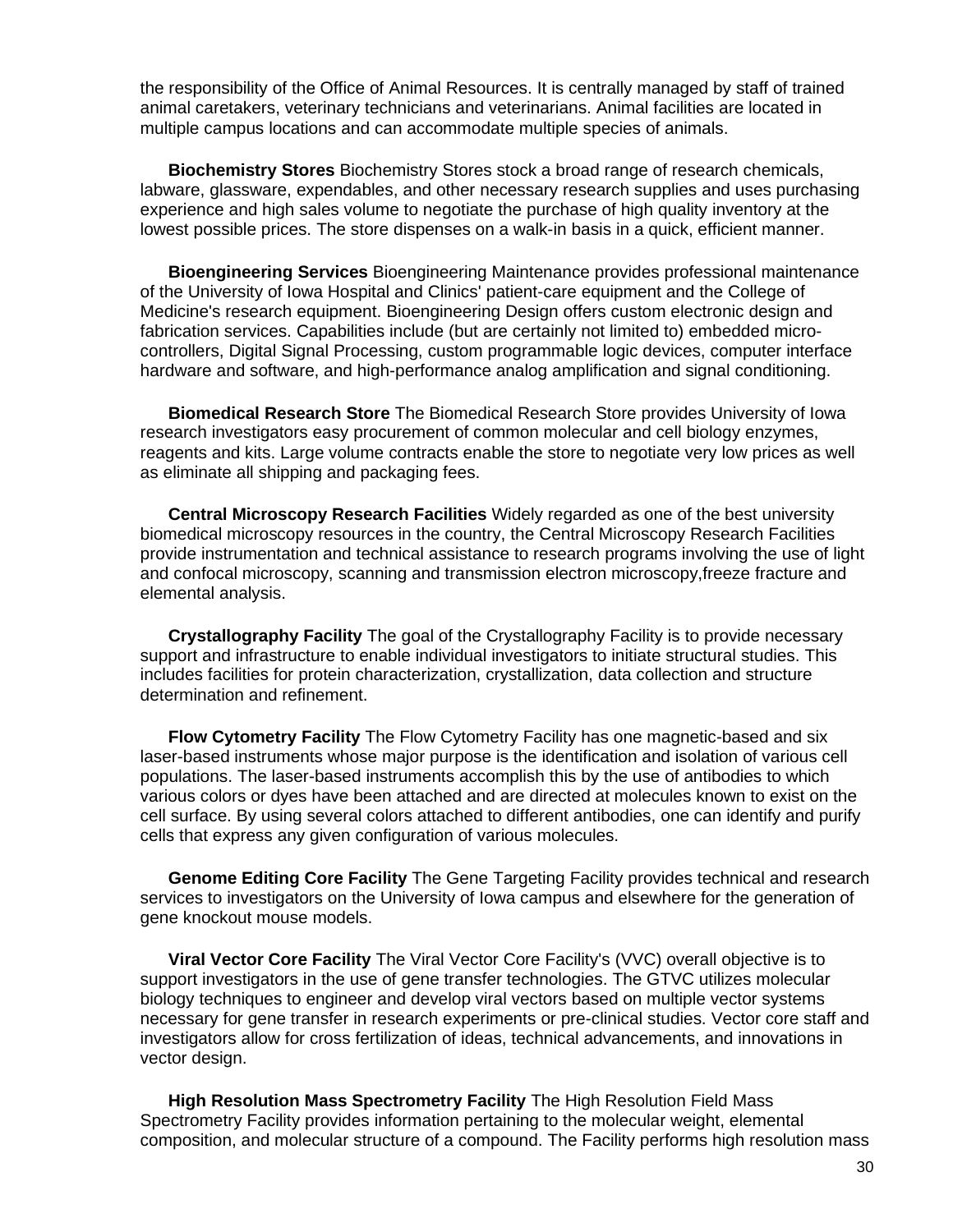spectometry experiments or accurate mass measurements to determine the elemental formula of a new synthetic molecules and natural products. The HRMSF can also perform tandem mass spectometry experiments which are used to assist in the structure determination of unknown molecules.

**Proteomics Core Facility** The Carver College of Medicine Proteomics Facility is located on the third floor of Eckstein Medical Research Building. The Facility will feature a linear ion trap mass spectrometer with ETD capabilities and an incorporated Eksigent nanoHPLC. The College anticipates both "discovery" proteomics and in-depth analysis of peptides for post-translational modifications can be performed. Full proteomics software will be available as well as an automated tryptic digester.

**Tissue Procurement Core** The goal of the Tissue Procurement Core Facility is to make available human tumor tissue for current cancer research studies. The core provides research and infrastructure in the form of a well-characterized bank of frozen and, routinely processed, neoplastic and normal tissues suitable for molecular genetic, bio-chemical and pathological studies.

**Transgenic Animal Facility** The Facility provides centralized instrumentation and expertise in the generation, breeding and analysis of transgenic animals in support of research initiated by Collegiate investigators. The main goal of the Facility is to generate and subsequently identify transgenic mice requested by investigators in the biomedical sciences at the University of Iowa and Iowa State University.

# <span id="page-30-0"></span>**XIII. ETHICS**

## <span id="page-30-1"></span>**A. Scientific Misconduct**

#### <span id="page-30-2"></span>*1. Consequences.*

Scientific misconduct is grounds for dismissal from the Department of Biology.

#### <span id="page-30-3"></span>*2. Published policies.*

A statement of NIH policies on Research Integrity may be found [here.](http://grants.nih.gov/grants/research_integrity/research_misconduct.htm) This statement includes a list of practices that involve scientific misconduct. The policies of NIH regarding academic misconduct are to be adhered to at all times. It is extremely important for students to understand these policies and their implications for their own research. Note that misconduct does NOT include honest errors of judgment or differences of opinion regarding the interpretation of data.

#### <span id="page-30-4"></span>**B. Academic Misconduct**

Any form of cheating, plagiarism or misrepresentation of one's work in respect to curricular and research requirements is grounds for dismissal. **Plagiarism is "cheating" and is not tolerated.** It is taking another's ideas, words, or creative works and presenting them as your own, or presenting them intentionally without proper attribution (see Appendix I for clarification and the [Graduate](http://www.grad.uiowa.edu/graduate-college-manual) College Manual for an outline of Graduate School Policy regarding Academic Misconduct).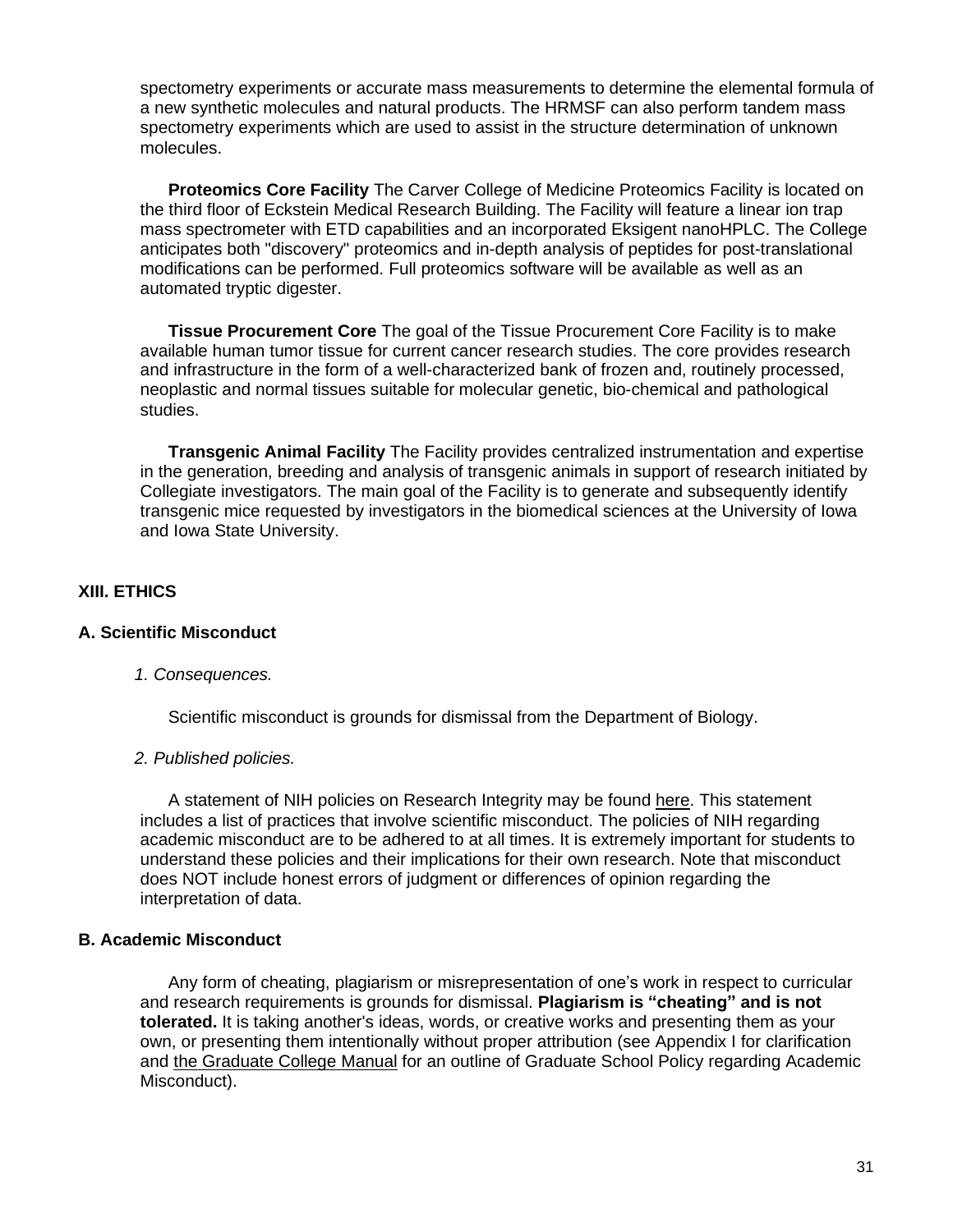## <span id="page-31-0"></span>**C. University Policy on Sexual Harassment and Human Rights**

<span id="page-31-1"></span>Sexual harassment subverts the mission of the University and threatens the well-being of students, faculty, and staff. It is critical for graduate students both as colleagues in a laboratory setting and potentially as TAs to understand what constitutes sexual harassment, how to avoid it, and how to deal with it when it arises. Students should access the University Sexual [Harassment](http://opsmanual.uiowa.edu/community-policies/sexual-harassment) [webpage](http://opsmanual.uiowa.edu/community-policies/sexual-harassment) for definitions, assistance, and a statement of the full University policy. In addition, refer to the University policy on human rights [here.](http://opsmanual.uiowa.edu/community-policies/human-rights)

## **APPENDIX I: Recognizing and Avoiding Plagiarism**

#### <span id="page-31-2"></span>**A. Recognizing Plagiarism**

#### <span id="page-31-3"></span>*1. Definition.*

Plagiarism is the use of other people's intellectual material and/or efforts in place of one's own work, and representing these materials and/or efforts as one's own work. In other words, "plagiarism occurs when a writer uses someone else's language, ideas, or other original material without acknowledging the source" (from "Defining and Avoiding Plagiarism", by the Council of Writing Program Administrators, obtainable from the Internet [here\)](http://www.wpacouncil.org/).

#### <span id="page-31-4"></span>*2. Examples of Plagiarism in an Academic Setting.*

• Presenting part or all of another student's lab report or other written assignment as one's own.

• Use of an essay, review, report, or other material purchased or obtained free from any kind of "writing service" or database (such as are found on the Web) to complete a class assignment.

• Copying from an unpublished or published source, including a textbook, lab manual, or other class material.

• Copying from a published paper and using the material in one's own term paper, grant proposal, or manuscript without proper attribution.

• Copying from a web site and using the material in one's own term paper, grant proposal, or manuscript without proper attribution.

#### <span id="page-31-5"></span>**B. Negative Consequences of Plagiarism in an Academic Environment**

#### <span id="page-31-6"></span>*1. Plagiarism is cheating.*

Students are here to learn a body of skills and materials, and to be assessed on how well they have learned. Any form of cheating impedes learning and misrepresents one's capacity to perform.

<span id="page-31-7"></span>*2. Products of intellectual work are property; just as other products of work are property.*

To use another person's work without crediting that person is intellectual theft. This is a major issue in the academic world where ideas and the presentation of ideas are used for professional credit.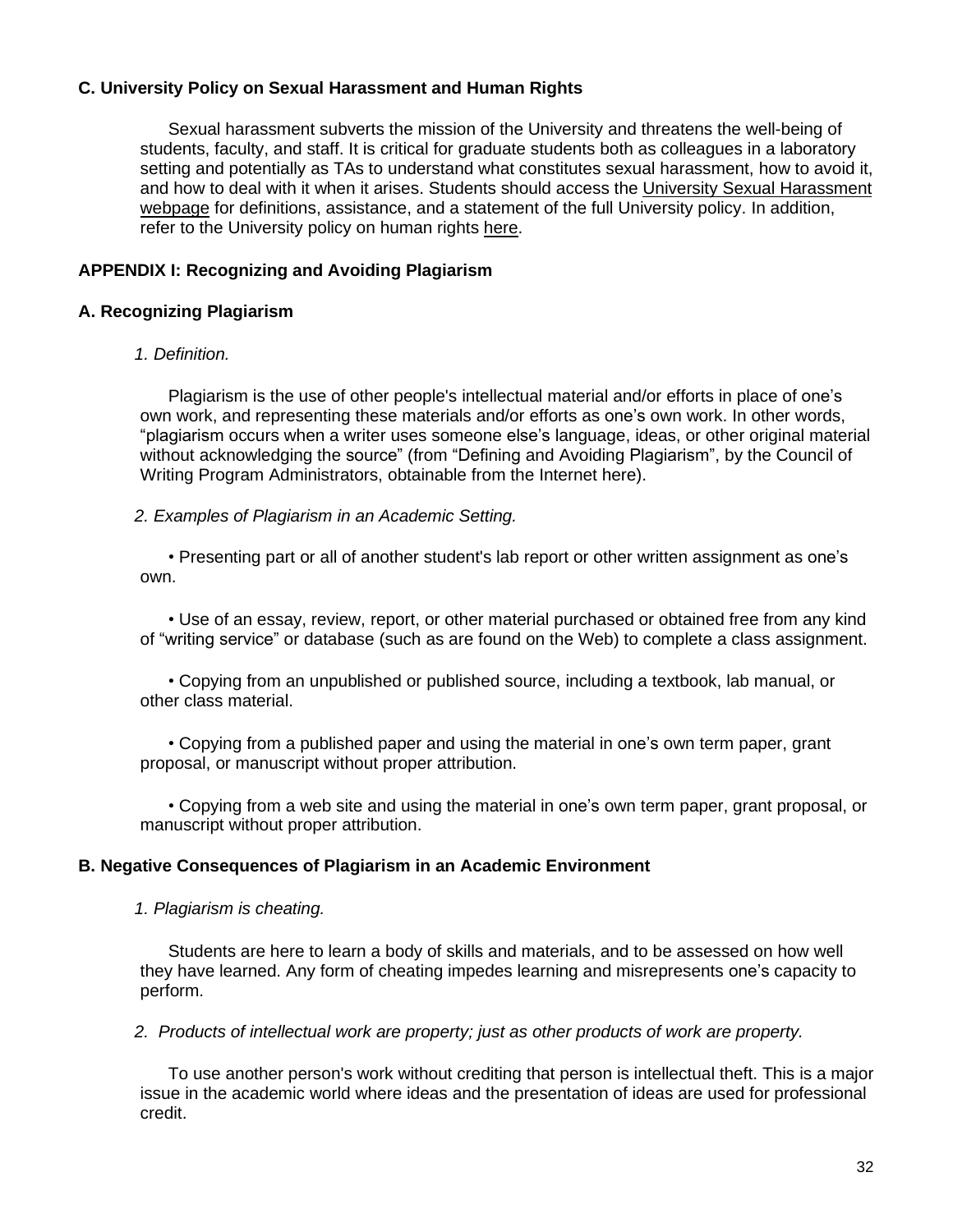#### <span id="page-32-0"></span>*3. Plagiarism destroys trust between and among professors and students.*

Trust is an essential component of research and the communication of ideas. Without trust, both education and research are seriously impaired. Plagiarism cannot be tolerated if the University is to fulfill its educational mission.

#### <span id="page-32-1"></span>**C. Penalties for Plagiarism**

Penalties for first offenses of plagiarism or any other form of cheating can include reduction in grade on an assignment or in a course (including reduction to an F in the course) at the instructor's discretion. Plagiarism can also lead to disciplinary probation. A second offense can result in suspension or expulsion from the University.

## <span id="page-32-2"></span>**D. Clarification: What Plagiarism Is and What It Isn't**

#### <span id="page-32-3"></span>*1. Further Examples of Plagiarism.*

**A source does not have to be copied word-for-word to be plagiarized.** The use of small sections of a source, interspersed with non-plagiarized material, without scholarly or peer attribution, is plagiarism. Likewise, using material that has been modified by paraphrasing, substituting synonyms, altering punctuation, or changing rhetoric in ways that do not substantially alter the original passage, without attribution to the source, is plagiarism. Evidence for plagiarism is the illegal use of material per se, not one's actual intent. A charge of plagiarism is not automatically nullified by claims such as "I didn't know I was copying", or "I didn't know I couldn't copy that material" or "I didn't intend to plagiarize." The concept of plagiarism applies to material from the Internet as for printed material. A person who supplies material that is illegally copied is as guilty as the copier in any case in which two papers are so similar that they are judged to share a common source, unless it can be clearly demonstrated that a fellow student has taken from another student's original work by copying, downloading, or stealing materials without the student's knowledge.

#### <span id="page-32-4"></span>*2. Some Uses of Other People's Language or Work that Is Not Considered Plagiarism.*

**Technical terms and language.** No matter how specialized a term is, once it has been used to describe a certain situation, it becomes common property.

**"Common knowledge".** Repeating "boilerplate" phrases such as "The purpose of this report is to analyze heredity in *Drosophila*" would not ordinarily be counted as plagiarism, since such sentences may turn up repeatedly in reports written independently. However, statements expressing scientific ideas, data, or conclusions do not fall under this exception.

**Quotations.** It is legitimate to use another person's work verbatim if it is presented as a direct quotation. To do so, the material must be enclosed in quotation marks and the author and source must be cited. For example, here is a correctly presented quotation from a biology text: "....the biological species concept hinges on reproductive isolation, with each species isolated by factors (barriers) that prevent interbreeding, thereby blocking genetic mixing with other species." --Campbell, N.A., and Reece, J.B., Biology, 6th Ed. Benjamin-Cummings, San Francisco, 2002. p. 465. However, quotations are used only occasionally, to 'dress up' a report, and are not extensively used in primary scientific literature.

**Improperly or Incorrectly Referencing Material.** An incomplete reference or one with a typographical error is not plagiarism. However, deliberately citing the wrong sources is a serious offense, because it makes it harder for the reader to assess the accuracy of the information you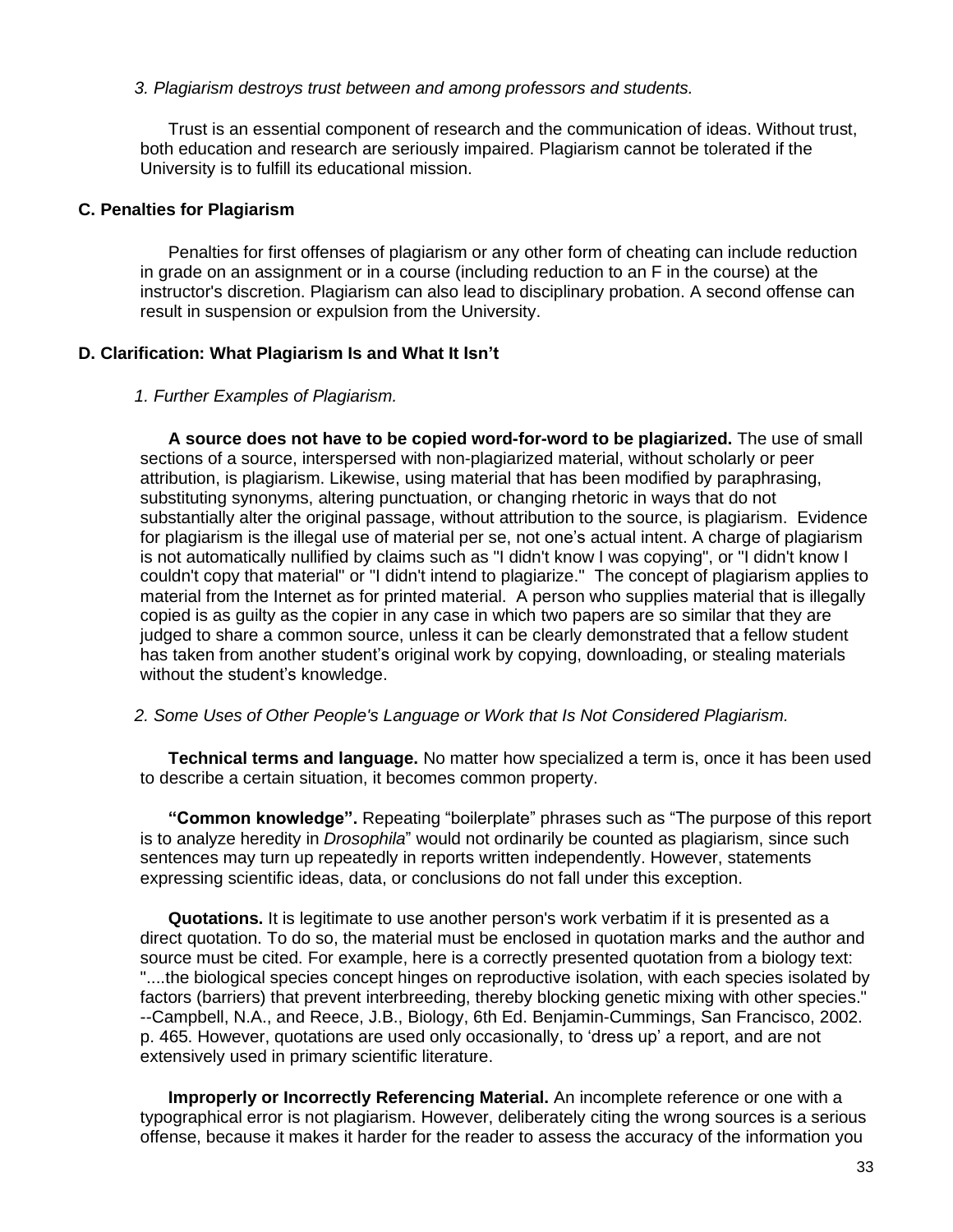#### present.

**Recycling One's Own Earlier Writing.** Technically, it is not considered plagiarism. However, if you quote your own earlier writing it is considered proper to place it in quotation marks and cite its source. Furthermore, "submitting the same paper in more than one course without the knowledge and approval of the instructors involved" is considered a form of cheating (see Chapter IX of the CLAS Student Academic Handbook, cited above). And, the same would apply to submitting a paper to more than one journal.

## <span id="page-33-0"></span>**E. How to Make Sure Not to Plagiarize**

<span id="page-33-1"></span>*1. Avoid poor work habits.*

Many people inadvertently (but still improperly!) plagiarize because of poor work habits. For example, some people copy notes word-for-word from a source as they read, put the notes aside, and later compile the assignment by reading and typing directly from those notes.

<span id="page-33-2"></span>*2. Let your notes summarize your own ideas.*

As you read source material, condense it in your own words, and write those as notes. Write commentaries on the material as you read it.

<span id="page-33-3"></span>*3. Write from an outline.*

Make an outline of the assignment, then write a rough draft without consulting your sources.

<span id="page-33-4"></span>*4. Check facts.*

Go back to the source material to check facts and to make sure that major ideas are expressed correctly.

<span id="page-33-5"></span>*5. Consult.*

When in doubt, check with an instructor or your research sponsor.

#### <span id="page-33-6"></span>**APPENDIX II: Courses of interest for Specific Areas of Specialization**

Reviewed: 2021

*Students lacking the equivalent background should enroll in the following courses, which they could have taken as an undergraduate.*

**BIOC:3110 Biochemistry 3 s.h.** Chemistry, metabolism, molecular biology of living systems. Prerequisites: two semesters of general chemistry, one semester of organic chemistry, and one of the following: a life science course, an additional organic chemistry course, or consent of instructor.

*or*

**BIOC:3120 Biochemistry and Molecular Biology I 3 s.h.** Structures of nucleic acids, proteins, carbohydrates, lipids, and their participation in cellular transport, catalysis, oxidative reactions; first course of two-semester course that concludes with 099:130. Prerequisites: two semesters of general chemistry and one of organic chemistry.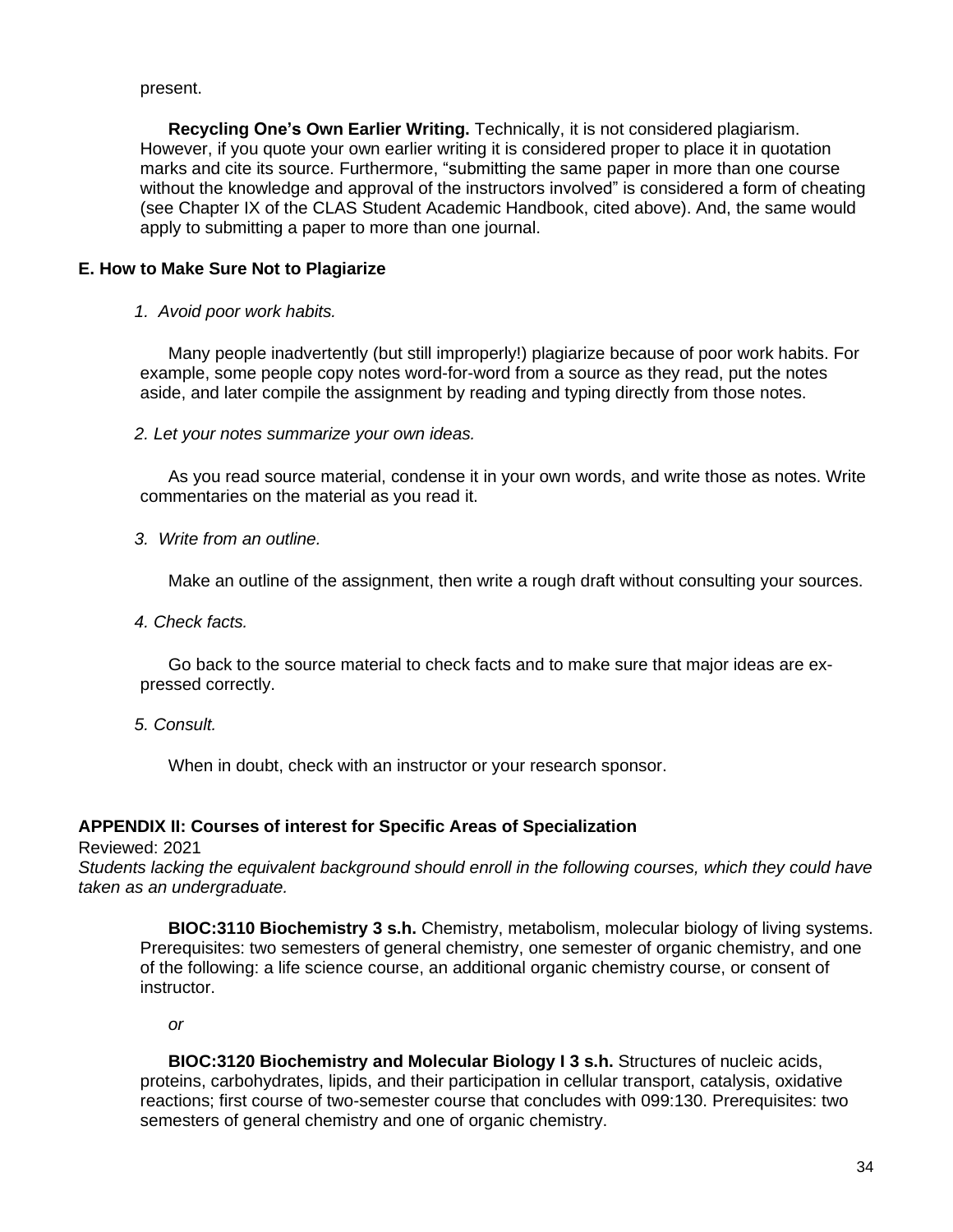*and*

**BIOC:3130 Biochemistry and Molecular Biology II 3 s.h.** Molecular dynamics of biological systems, metabolism of lipids and nitrogen-containing compounds; information transfer in prokaryotes, eukaryotes; recombinant DNA techniques; chemistry and enzymology of replication, transcription, translation, cell transformation, regulation of gene expression. Prerequisite: 099:120.

# <span id="page-34-0"></span>**A. Advanced Lecture Courses**

The following courses are considered advanced lecture courses (3000-level or greater) to satisfy the 6 s.h. course requirement for the iBio program. Courses lacking an additional prerequisite beyond introductory biology are not counted towards the advanced lecture requirement. These would include any lecture courses used to make up for undergraduate deficiencies (e.g., Physics, Biochemistry, or Fundamental Genetics) and other specialized introductory courses (e.g., Cell Biology (BIOL:2723), Ecology (BIOL:2673), 2000-level). This list is not exhaustive, and students are encouraged to seek out other appropriate courses in consultation with their advisor and the DGS.

| <b>Courses offered through the Biology Department</b> |                  |                  |
|-------------------------------------------------------|------------------|------------------|
| Evolution                                             | <b>BIOL:3172</b> | 4 s.h.           |
| Introduction to Developmental Biology                 | <b>BIOL:3233</b> | $3 \s. h.$       |
| Genomics                                              | <b>BIOL:3314</b> | $3 \s. h.$       |
| <b>Plant Development Biology</b>                      | <b>BIOL:3363</b> | $3 \text{ s.h.}$ |
| Human Population Genetics and Variation               | <b>BIOL:3373</b> | $3 \s. h.$       |
| Plant Response to the Environment                     | <b>BIOL:3663</b> | $3 \s. h.$       |
| <b>Molecular Genetics</b>                             | <b>BIOL:3713</b> | 4 s.h.           |
| Genes and Development                                 | <b>BIOL:4333</b> | $3 \text{ s.h.}$ |
| Neurophysiology: Cells and Systems                    | <b>BIOL:4353</b> | 4 s.h.           |
| Molecular Evolution: Genes, Genomes, and Organisms    | <b>BIOL:4373</b> | $3 \s. h.$       |
| <b>Fundamental Neurobiology I</b>                     | <b>BIOL:5653</b> | 3 s.h.           |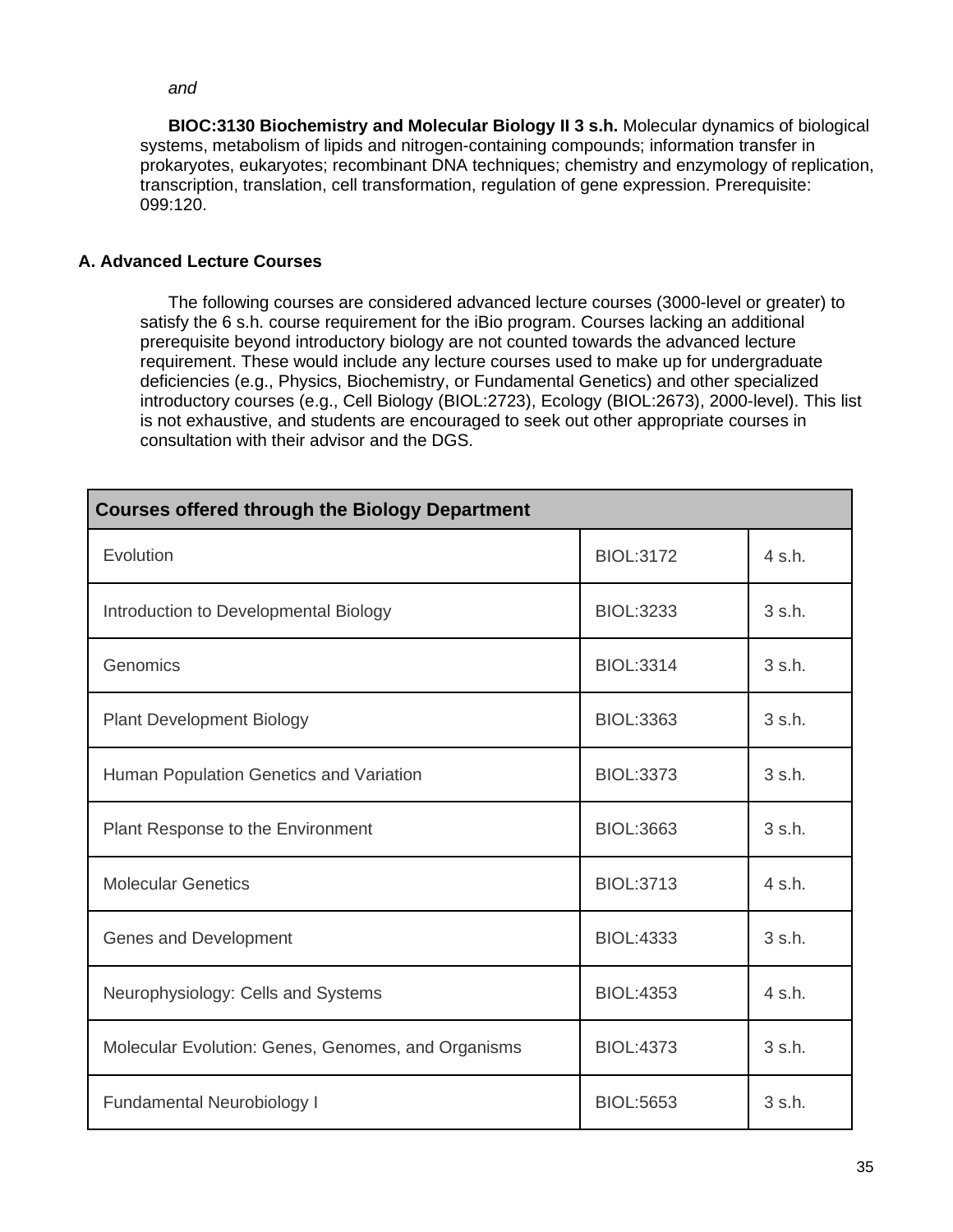| <b>Courses offered through the Biology Department</b>  |                  |                  |
|--------------------------------------------------------|------------------|------------------|
| Fundamental Neurobiology II                            | BIOL:5654        | 3 s.h.           |
| Courses offered through the Biomedical Science Program |                  |                  |
| Principles Molecular & Cellular Biology                | <b>BMED:5207</b> | $3 \text{ s.h.}$ |

# <span id="page-35-0"></span>**B. Data Informatics Courses (best options are bolded)**

| <b>Courses offered through the Biology Department</b>             |                              |                  |
|-------------------------------------------------------------------|------------------------------|------------------|
| <b>Introduction to Systems Biology</b>                            | <b>BIOL:3383</b>             | $3$ s.h.         |
| <b>Bioinformatics for Beginners</b>                               | <b>BIOL:3212</b>             | 3 <sub>sh.</sub> |
| <b>Bioinformatics</b>                                             | <b>BIOL:4213</b>             | $4 \,$ s.h.      |
| <b>Introduction to Scientific Computing for Biologists</b>        | <b>BIOL:4386</b>             | 3 s.h.           |
| Courses offered through other departments (availability may vary) |                              |                  |
| <b>Introduction to Biostatistics</b>                              | BIOS:4120/5110               | 3 <sub>sh.</sub> |
| Biostatistical Methods I/II (includes programming in R)           | BIOS:5710/5720               | 4 s.h.           |
| Biostats for Biomedical Research (Subsession: Off-cycle)          | <b>BIOS:5050</b>             | $1$ s.h.         |
| Bayesian Methods and Design (many prereqs)                        | <b>BIOS:6810</b>             | 3 s.h.           |
| Biostat. Methods Categorical Data (some prereqs)                  | <b>BIOS:5730</b>             | 3 s.h.           |
| Practical Bioinformatics (Subsession: Off-cycle, Jan.)            | <b>BISC:5205</b>             | $1$ s.h.         |
| Bioinformatic techniques                                          | BME:5320                     | 3 s.h.           |
| Computational Genomics (many prereqs., including<br>BME:5320)     | BME:5330<br><b>BIOL:5320</b> | 3. s.h.          |